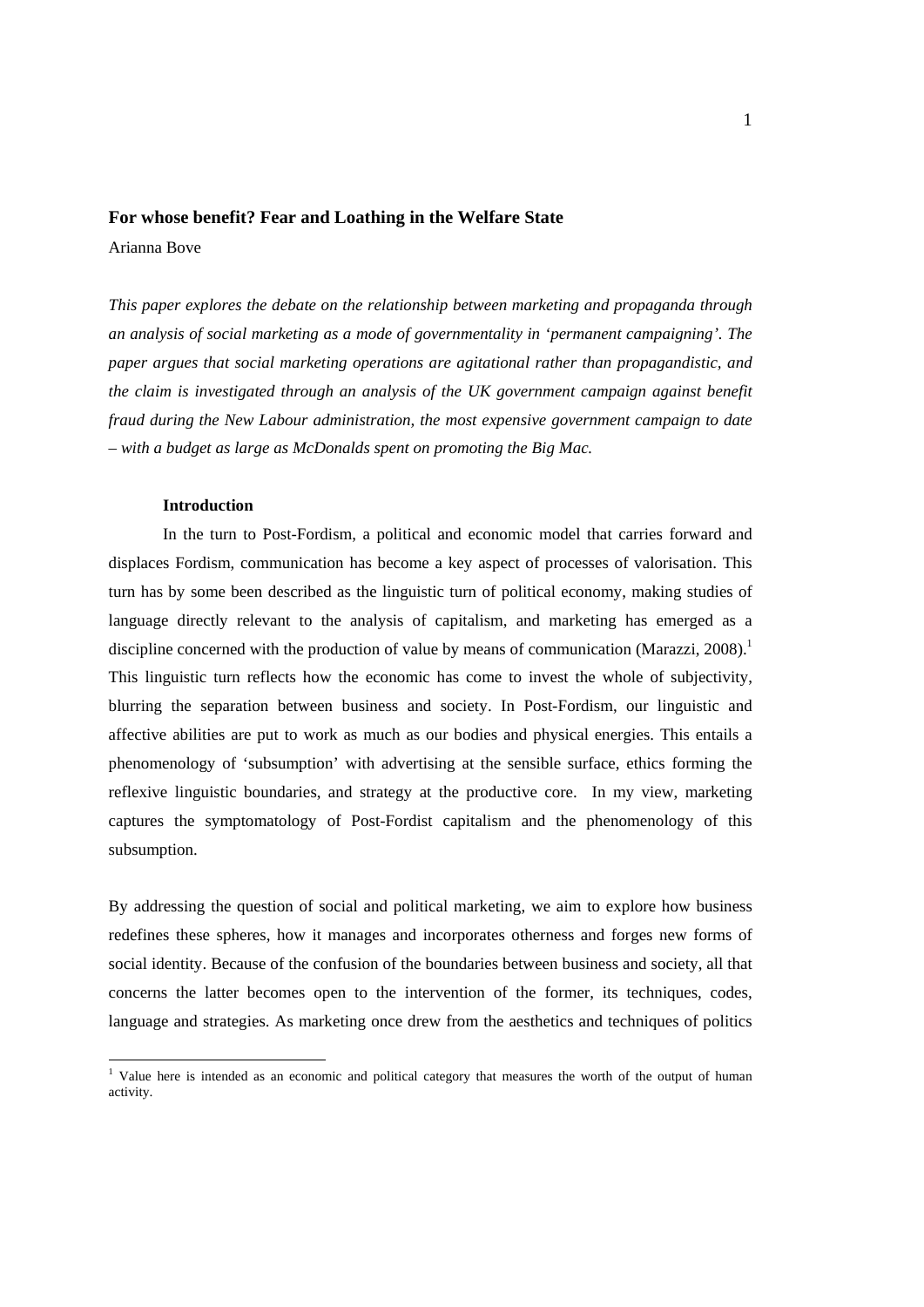in the early days of mass production and communication, political and social agents now turn to it to frame and distribute their messages. Whilst this is most evident during periods of electioneering, when exposure to advertising from political parties is at its highest, marketing strategies are also used in the everyday business of government as it broadens to incorporate the realms of consumption and production to ensure obedience and compliance by leveraging the citizen-consumer in the sphere of political opinion-making. Studies of the political economy of communication have greatly contributed to our understanding of the power structures of the mass media industry and the business of communication in Fordism.<sup>2</sup> But as communication is one amongst other tools of production in Post-Fordist economies, marketing assumes a salient role and supervisory capacity, employing techniques of sales and advertising to secure compliance in the workplace, the market, the political sphere and society at large.

The interoperability of marketing techniques is due to recent developments in both the politics of business and the business of politics. In the former, products or commodities are sold with decreasing reference to their use-value, as objects of desire in a libidinal economy of life-style aspirations (Lyotard, 2004). Whilst the referent to the production of the product was already absent from or masked in the commodity, now its consumption tends to become concealed. The product is sold on the basis of the idea it embodies, which the potential buyer wishes to identify with and make their own, and the emotions it arouses, as the act of buying becomes increasingly associated with a form of therapy. When it comes to the business of politics, the encroachment of mainstream economics into political discourse, whereby all values are enshrined in the language of cost efficiency and price, has meant that political and social projects are presented as commodities, whether as investment packages or consumables, and the marketing of ideas mimics that of commodity circulation.

The informational content of the commodity and its management is what is of concern to us in this study of propaganda and social and political marketing. By informational content we mean the role of the knowledge embodied in the commodity, in particular where the commodity being sold is a public policy.

-

<sup>&</sup>lt;sup>2</sup> From Seaton and Curran 1981, Fiske 1987, the Toronto School and Vincent Mosco 1996, see p. 6: 'It is useful to see the political economy of communication as a social exchange of meaning whose outcome is the measure or mark of a social relationship'.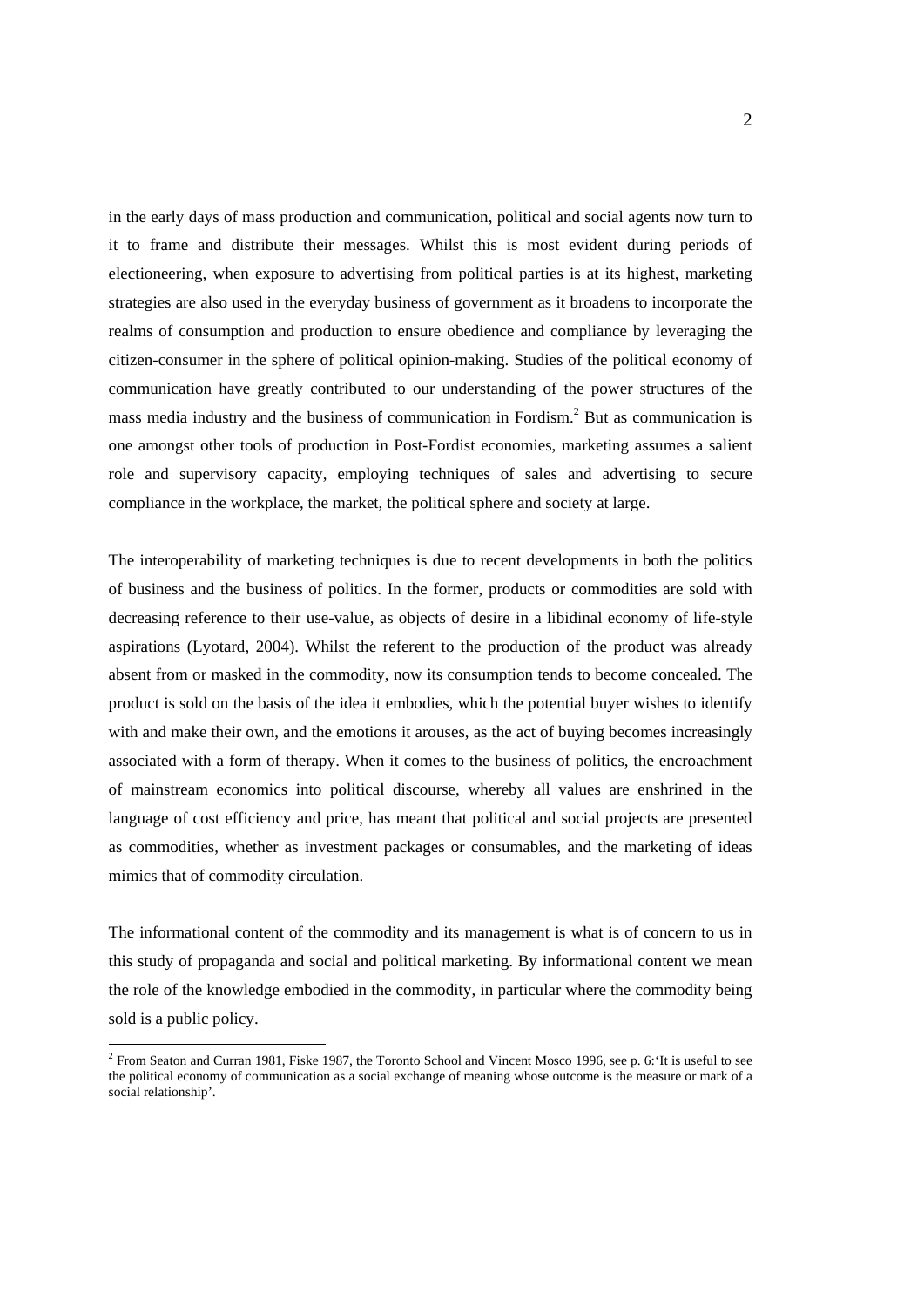When it comes to propaganda, persuasion and the politics of truth, this shift from Fordism to Post-Fordism parallels the shift from modernity to postmodernity. Whilst modernity relied on the construction of truths and their translation into political regimes, the valorisation of situated and relative knowledge represented by the turn to postmodernity has functioned as an antidote to the reproduction of totalitarian regimes based on the propagation of a particular world view and its presentation as a universal.

Counterfeiting truth was characteristic of modern politics, and with it came the art of propaganda. But due to the increasing prevalence of the ideational and affective content of the commodity, the production of images of truth or falsity once relegated to information ministries has now become a large scale industry with a broadened base, ranging from all government departments, to corporations and the third sector.

The target of this form of communication is not public citizens but mass consumers, hence the use of marketing (Habermas, 1989; Reid, 1988).

This development signals the need for reassessing the function and role of propaganda, and how it relates to marketing, to question whether propaganda is an adequate denomination of the process of communication that was once geared to shape people's opinions and their making sense of and ultimately complying with political decisions. In other words, when it comes to the marketing of ideas in the social and political spheres, is propaganda a useful analytical tool?

I will look into this by way of an analysis of the techniques and strategies that the UK government uses in its campaigns, through a particular study of its 'war against benefit fraud'. As stated earlier, crucial to the analysis is the demise of propaganda as a mode of presentation of a political project to an audience made up of citizens with voting power with the view of persuading them of its value and desirability. In its neutral sense, propaganda was a manner of disseminating information, irrespective of whether this was perceived to be partisan, neutral or deliberately deceitful.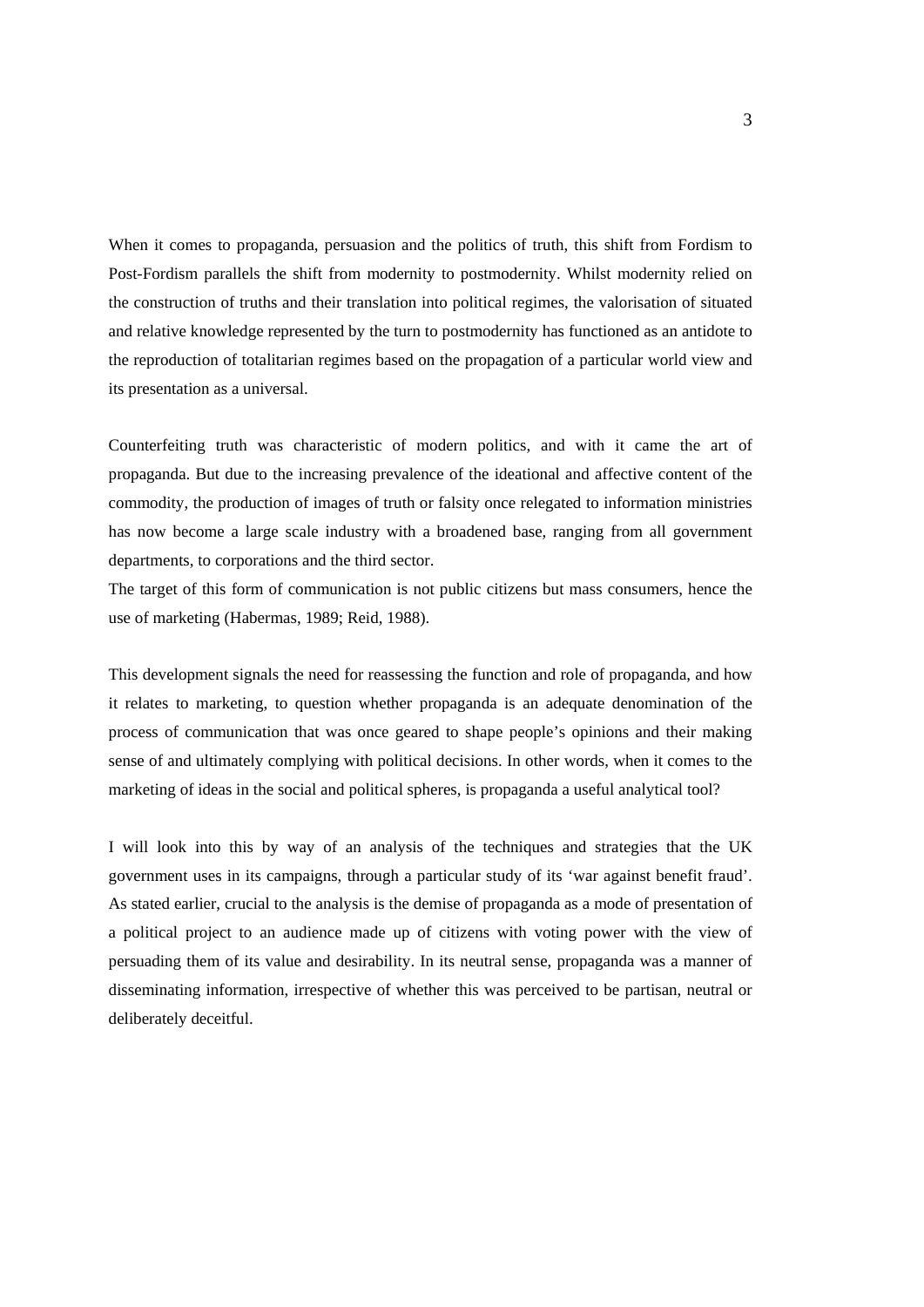On the one hand, in Herman and Chomsky's version, propaganda is a strategy used by hegemonic forces in power aimed at preventing the circulation of information by means of its distortion or silencing. The propaganda model concentrates on the collusion of mainstream media and political forces where the latter employ filters to news production, highlighting how the ownership, size and profit seeking behaviour of media corporations, their market oriented values and their institutional affiliations determine the informational content of the news (Herman and Chomsky, 1988). This model is useful to describe the political economy underlying the relationship of the media as a business primarily involved in selling audiences to advertisers to institutional actors in politics. On the other hand, political scientists have highlighted the use of marketing techniques during election campaigns, where political parties make use of advertising agencies to package their message to the electorate, merging purchasing with voting power and behaviour, targeting citizens as consumers. This is denominated political marketing (O'Shaughnessy, 2004). But there is another important process where political institutions use mainstream media and marketing strategies that neither entirely depends on propaganda by means of news production, nor takes the form of product placement in a 'competitive market' at election times. This, once the remit of propaganda, has been described as social marketing (Andreasen, 1994).

My contention is that the term propaganda by itself does not account for the desired effect of the strategies employed in social marketing. This is because in the age of spindoctoring (Franklin, 2004) the informational content of the addresses of government to citizens has shrunk to insignificance. The priority of social marketing is to directly influence mass behaviour. In this context, it is useful to go back to an old distinction first proposed by Plekhanov and later revisited by Lenin:

The propagandist, dealing with, say, the question of unemployment, must explain the capitalistic nature of crises, the cause of their inevitability in modern society, the necessity for the transformation of this society into a socialist society, etc. In a word, he must present "many ideas", so many indeed, that they will be understood as an integral whole by a (comparatively) few persons. The agitator however, speaking on the same subject, will take as an illustration the death of an unemployed worker's family from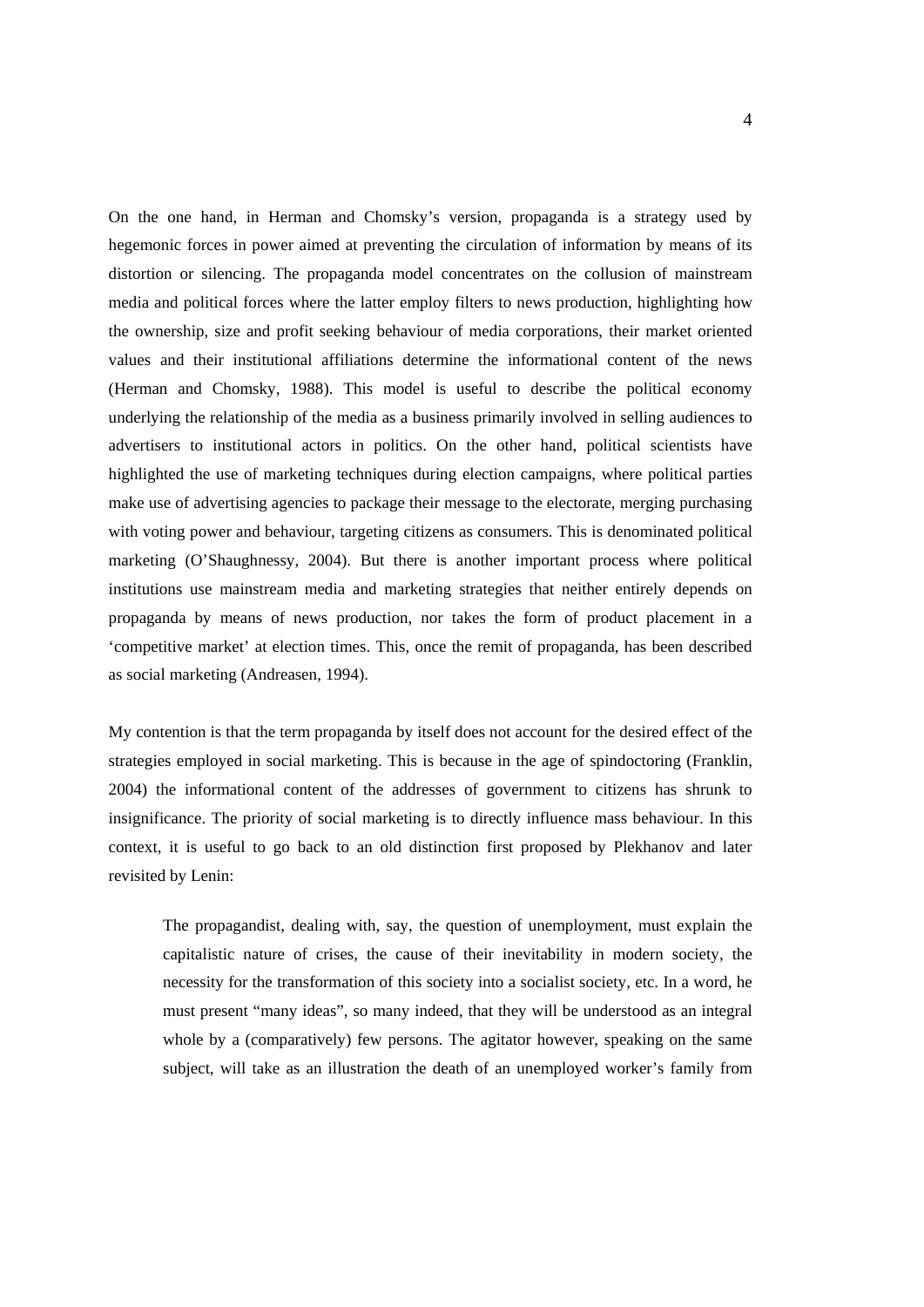starvation, the growing impoverishment etc and utilising this fact, known to all, will direct his efforts to presenting *a single idea* to the "masses". Consequently the propagandist operates chiefly by means of the *printed* word; the agitator by means of the *spoken* word. (Lenin, 1973: 83)

Are we to speak of postmodern social marketing as a form of propaganda or agitation? In our view, as result of a generalised immunisation to political discourse, 'agitation' better describes these strategies because their object is the semio-affective sphere and their objective is to influence behaviour before consciousness or opinion. We contend that agitation helps us describe the lexicon of the moulding of Post-Fordist subjectivity as it takes place in the market place and through the selling of commodities, equally so when these are public policies. Agitation directly refers to the incitement of the masses to act on single issues. The means used to this end are semio-affective in character and do not target particular groups or their interests but a universal disposition to feel, interpret, empathise and act. In the classical distinction, agitation is possible when there is a certain mass level of consciousness. As we shall see, the government is not capable on its own of setting the political agenda which is in a large part determined by the Fourth Estate. For this reason, the agitation it uses is more nuanced than Lenin's 'peace, bread, land': it tries to react to and shape a pre-existing public opinion. For this reason, it is a propagandistic form of agitation, it aims at the commensurability of a set number of all of its agitational campaigns.

The demise of propaganda as a political tool of consensus formation or manufacture emerges as a result of the discourse of 'There Is No Alternative' (TINA). In this context, the demise of propaganda reflects that of competing world views and projects in the political arena, where governments do not operate as sovereign executives of a representative democracy but as managers of the nation's economy. TINA significantly takes the impetus out of political strategies with the neutralisation of ideological struggles and the flattening out of meaningful differences. This process is also relevant to the shift towards governmentality and away from juridical notions of sovereignty and legitimacy, which reflects a crisis of representation and dislocates the scope of political debate and struggle (Foucault, 2000; Schecter, 2005; Hardt and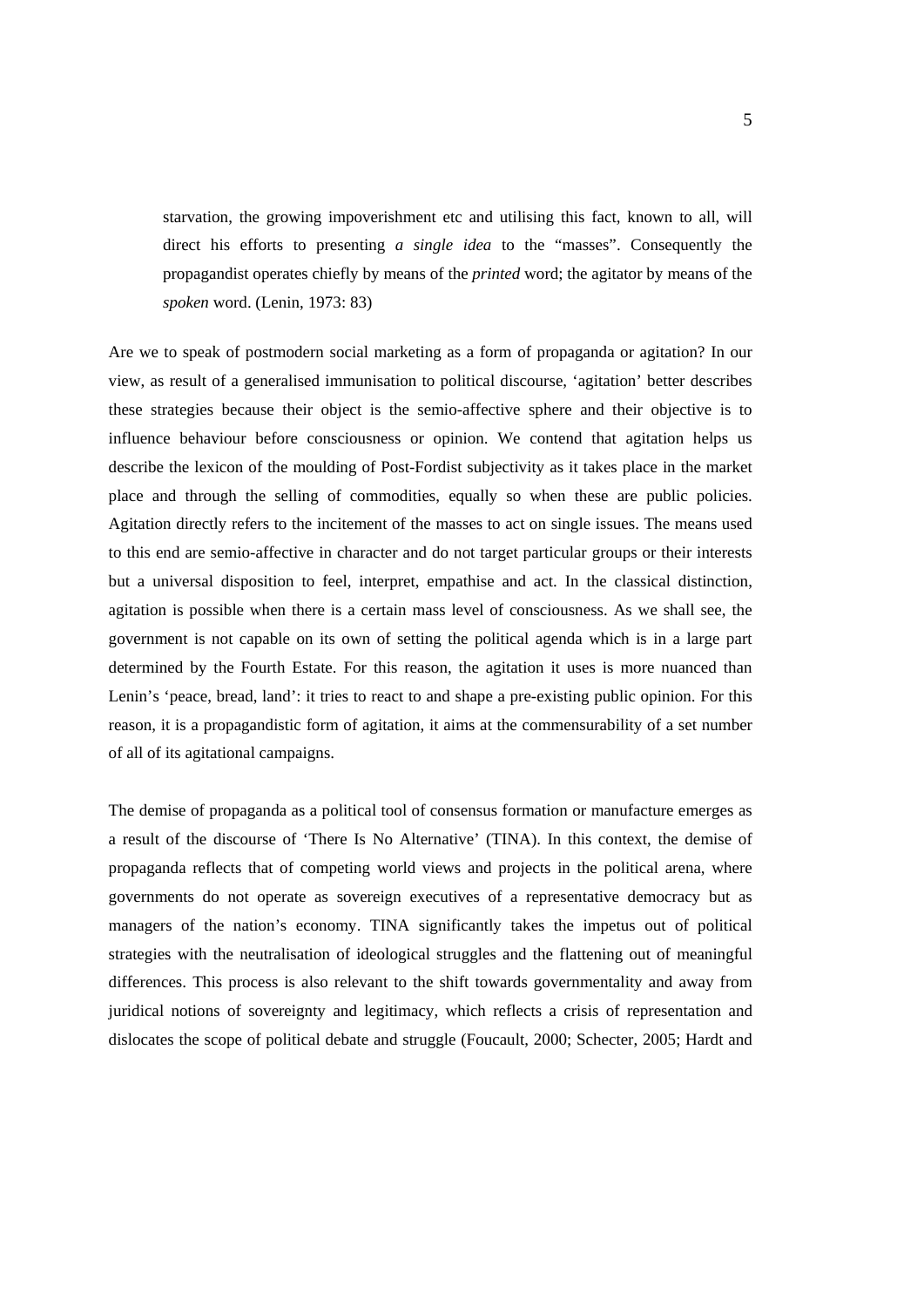Negri, 2000). The crisis of representation points to a gap in the mediation between the government and people that was once filled by propaganda.

This governamentalisation of the state is a singularly paradoxical phenomenon: if in fact the problems of governmentality and the techniques of government have become the only political issue, the only real space for political struggle and contestation, this is because the governmentalisation of the state is, at the same time, what has permitted the state to survive. It is possible to suppose that if the state is what it is today, this is so precisely thanks to this governmentality, which is at once internal and external to the state, since it is the tactics of government that make possible the continual definition and redefinition of what is within the competence of the state and what is not (Foucault, 2000: 221).

Although I largely agree with the above statement and diagnosis of contemporary institutional power, I would emphasise that governmentality today is not simply a defensive attempt at containing and preventing social and political conflict, but importantly a powerful instrument of proactive intervention in it.

As an example of the above, in what follows I will show how the strategic objectives and the informational and affective content of a recent UK government campaign to target benefit fraud demonstrate this form of commensurate propagandistic agitation.

# **Background**

1

Unemployment is a socio-economic reality inherent to the workings of a system based on the social relation between capital and labour. Levels of unemployment in national economies are regulated by markets and since the beginning of political economy, equilibrium between demand and supply in this sector has been either an unfulfilled ambition or an undesirable goal.<sup>3</sup>

<sup>&</sup>lt;sup>3</sup> An unemployment rate of 0% has been regarded as undesirable for its presumed 'negative' effects on the labour market and inflation, with the NAIRU (Non-Accelerating (or Non-Increasing)-Inflation-Rate of Unemployment) set at a 'desirable' rate of 3% by classical economists. The OECD (Organisation for Economic Cooperation and Development) sets an estimated level of structural unemployment (or full-employment unemployment rate) at 4- 6.5%. It is regarded as normal for national economies to keep levels of unemployment artificially high in order to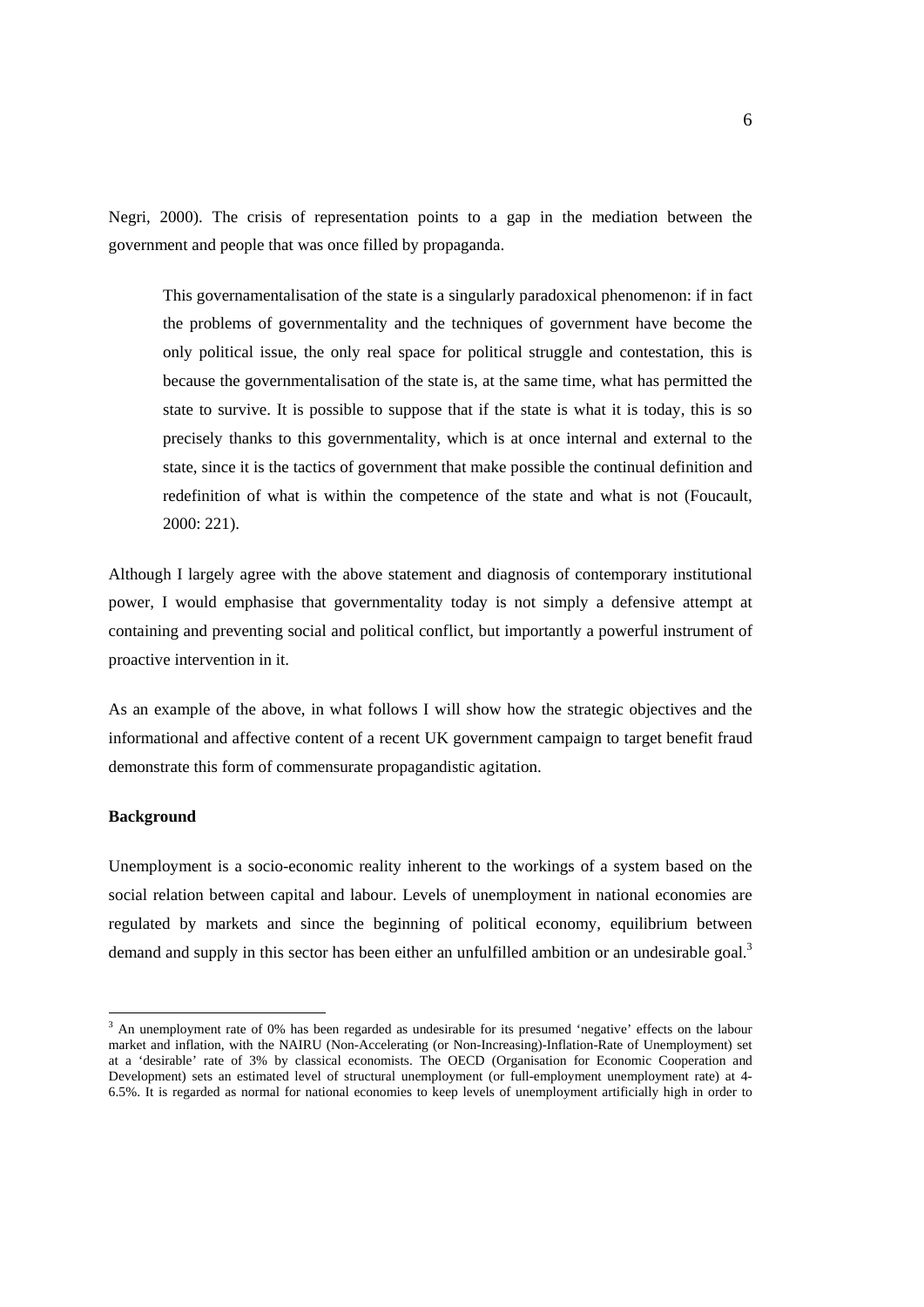In recent years the welfare state and strategies to address the question of unemployment have drastically changed, as has the discourse about them (Alcock et al., 2003).

Of particular interest for our purposes is to view these strategies in the context of the UK government of New Labour, which ran between 1997 and 2010 and solidified a trend, initiated by the Conservative government of Margaret Thatcher, that has been described as the 'public relations state' (Connor, 2007; Deacon and Golding, 1994; Wring, 2005). Arguably, the public relations state is an update of traditional forms of propaganda. It aims to 'take the risk out of democracy' (Carey, 1997) and is essential when the institutional structure is vulnerable to public opinion. Undoubtedly the emergence of the public relations state increased the professionalization of the production of propaganda, and the attempt to salvage this technique from its pejorative connotations was the first step towards an intensification in the use of marketing as a crucial governmental tool (L'Etang, 1998).

When taking office in 1997, the New Labour Party eagerly tried to turn a language of rights or entitlements into one of responsibilities or duties. Fresh into Number 10, Tony Blair declared that the welfare state was 'associated with fraud, abuse, laziness, a dependency culture, social irresponsibility encouraged by welfare dependency' (Blair, 1999). Following the lead of the Clinton administration in the US, the new government piloted its welfare-to-work programme, aimed at tackling problems of poverty through the labour market and to 'lift people out of benefits' (Driver and Martell, 2005). In this sense, rather than intervening in society to assuage the (destructive) effects of the market, the government 'has to intervene on society as such, so that competitive mechanisms can play a regulatory role at every moment and every point in society and by intervening in this way its objective will become possible, that is to say, a general regulation of society by the market' (Foucault, 2008: 145). Frank Field, Minister of Welfare Reform at the time and author of *Losing Out. The Emergence of Britain's Underclass,* believed that many in this group 'now simply despise those who are on the inside of the labour market in low-paid jobs' (Murray, 1996: 60). This change in language and policy explicitly shifted the burden of responsibility for unemployment rates from society onto the individual.

keep wages from rising and avoiding the inflation that would result from workers' pressure on wages and prices (Keynes, 1936; Cho, 2010).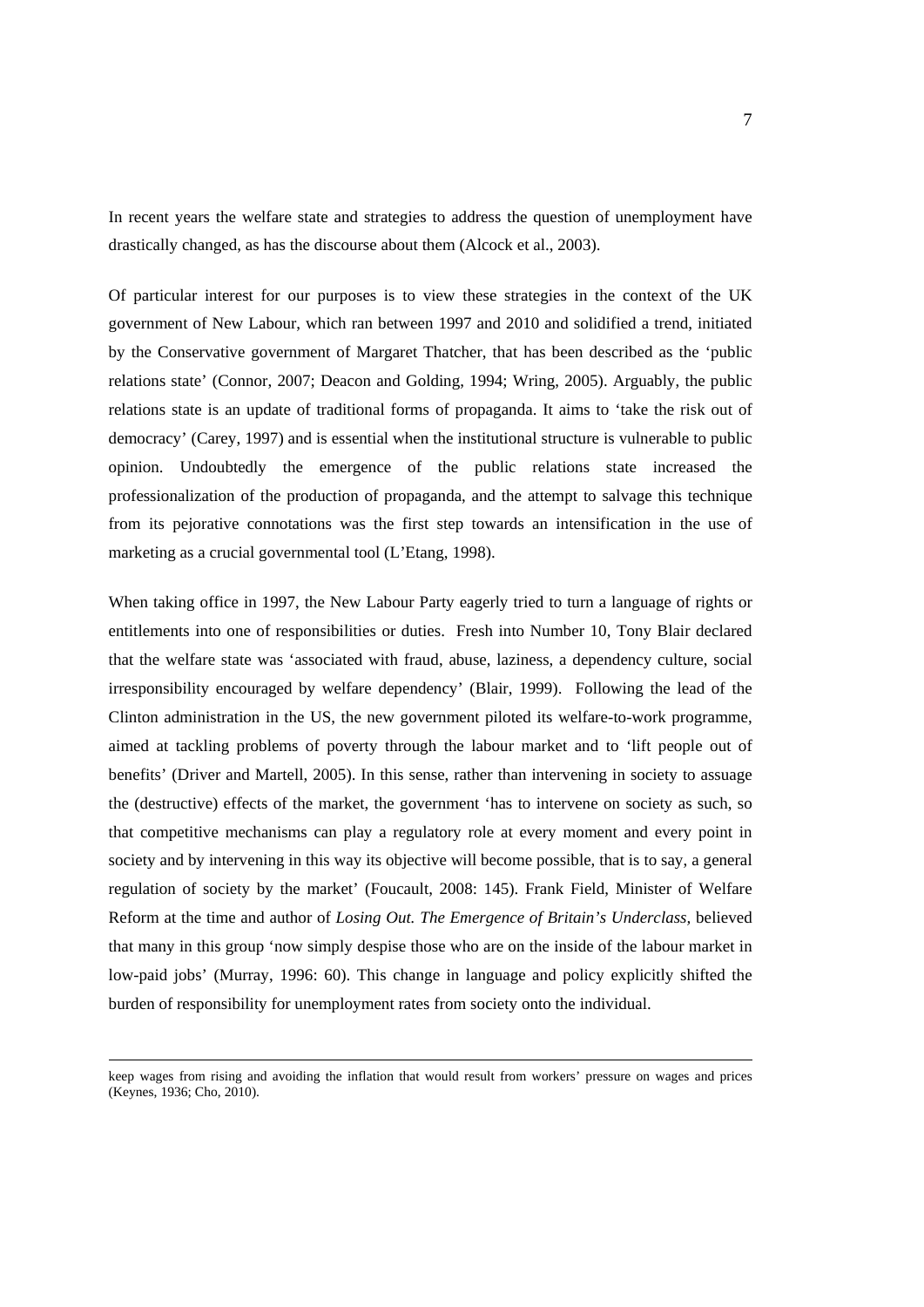The 'New Deal' programme began in 1998 and aimed at restructuring the provision of welfare to the unemployed on the basis of these principles. $4$ 

In line with liberal notions of entrepreneurship and human capital, through the welfare-to-work programme New Labour further severed the link between wages and labour and began to promote the latter as a generic form of human activity to be developed for its own sake and irrespective of economic remuneration and disparities. This was in line with a move from a Keynesian approach to promote the growth of the labour market by intervening on the side of demand, to a more Schumpeterian approach where 'state intervention is concentrated primarily upon supply-side measures to promote economic participation within relatively liberated market economics' (Alcock et al., 2003: 68).

This policy also generated a profitable job brokering business through the outsourcing of welfare services to private companies and the voluntary sector.<sup>5</sup> In 2008-09, a total of £364,803,853 was received by New Deal private sector providers from the Department of Work and Pensions, and £92,402,225 by voluntary sector providers. These providers compete to secure government funding to shift the unemployed out of the welfare programme and into labour or training, whether voluntary or not. In the case of private providers, these government contracts have generated considerable revenues. The largest company benefiting from it, A4e, was allocated £6,000 per claimant and derived 63% of its revenue from services outsourced from the DWP, with a profit before tax of over £6 million in 2009.<sup>6</sup>

 $\overline{a}$ 

<sup>&</sup>lt;sup>4</sup> The choice of name is of political significance, as the original New Deal, launched by Roosevelt as a set of recovery measures during the 1930s economic depression, arguably saved capitalism from itself.

<sup>5</sup> Since the early 1980s, Britain has been at the forefront in Europe to implement a strategy of progressive privatisation of public services. Underpinning the agenda was public choice theory, which sees the public interest as the aggregation of private individual preferences and seamlessly replaces the figure of the citizen with that of the consumer, thus largely reconfiguring the scope of political participation from democratic voice to consumer choice (Khan, 1999; Self, 1993).<br><sup>6</sup> These companies empl

These companies employ a scheme of 'job outcome bonuses' paid to staff when outcomes are deemed to be achieved, which has given rise to numerous complaints and a significant number of frauds. Participants have reported, for instance, providers' fraud practices ranging from 'timesheet abuse, dismissal abuse (dismissing participants for false or trivial reasons to receive the full 13 weeks amount), guaranteed job bonuses abuse (some participants may receive a job offer before the course starts and providers still get job outcome payments, even if they had nothing to do with finding the participant a job), and future job outcome bonuses abuse (forcing participants to enter an agreement whereby the provider has 'permission' to contact any future employer after the course has ended to obtain a job outcome bonus even though the participant would have found the job after the course had finished, unaided by the provider)'. Corporate Watch, 2010: For a full dossier on the unemployment business, see *CorporateWatch Newsletter* 45-46: Winter 2009/2010.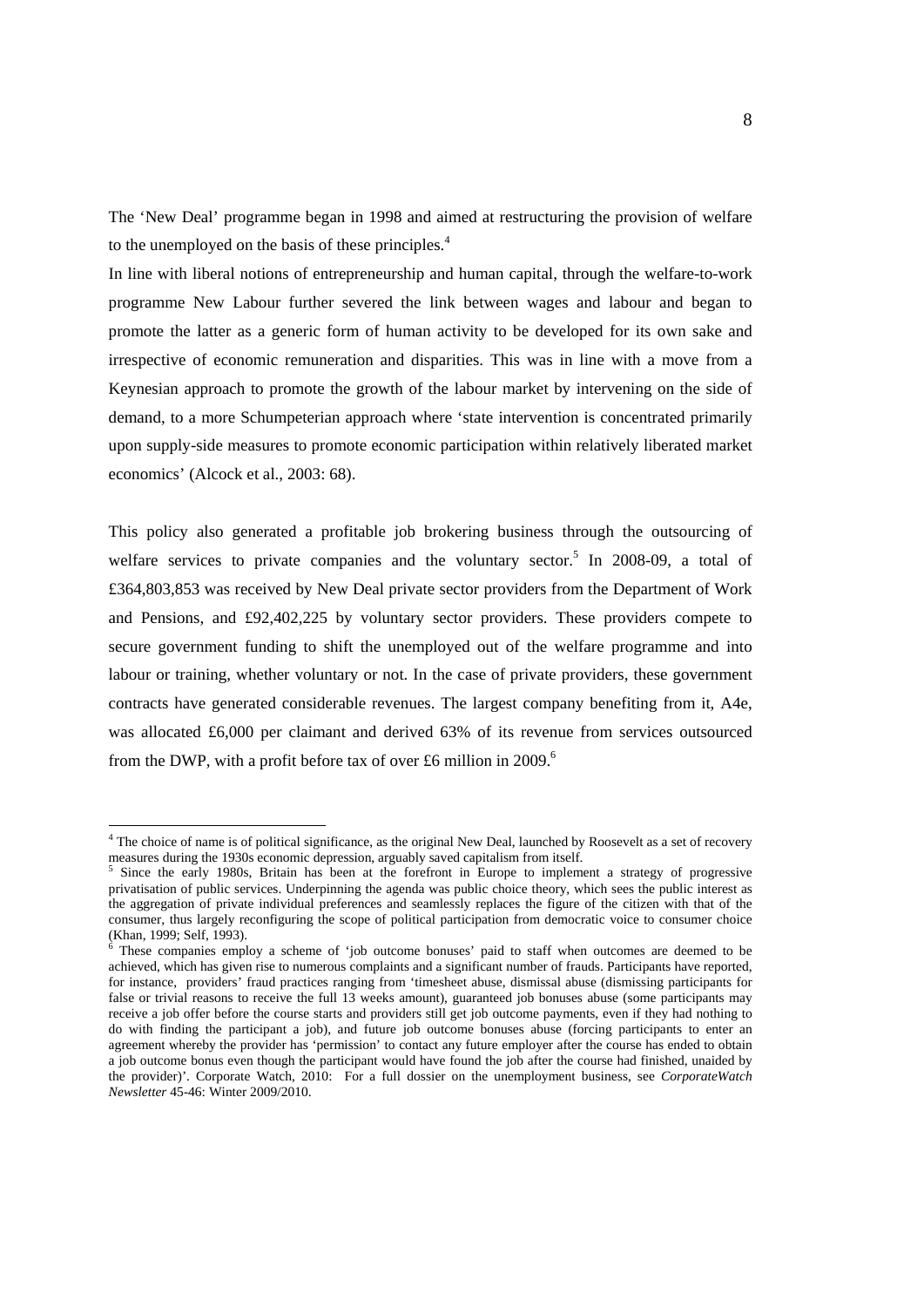Incapable of addressing the causes of unemployment, the New Labour government claimed to address its social effects through a policy that aimed to 'activate' and reincorporate the unemployed within the labour market at all costs, irrespective of demand.

At the level of communications, these measures must make work attractive as a form of social integration. In this spirit, the term 'unemployed' was substituted with 'job-seekers' and 'benefits' with 'allowances', and New Deal put claimants (now 'customers') through training, subsidised employment and voluntary work, whilst couching these initiatives in the language of human capital understood as the individual's ability to produce an earnings stream. This move is of great symbolic power, as the unemployed, rather than being 'someone suffering from an economic disability' must be seen as a 'worker in transit' (Foucault, 2008: 139). As the Italian political theorist Paolo Virno observes,

This is irrespective of the situation of demand in the labour market: everyone agrees, without exception, that labour is and will continue to be the main instrument of social *control* and political *legitimization* of the state. Whatever assessment is given of the volume of social spending or of the self-regulating mechanisms of the market, there is no dispute over the necessity of linking the distribution of income to labour; this necessity must not be called into question in the political debate. The reason is essential: wage labour represents the only possibility of systematically simplifying, and hence governing, the complexity of social relations. Labour as such, not money: in fact this complexity is rooted in monetary flows, and it is due to them that it expands. The science of administration retains its operational centrality to the extent that it is concerned with the administration of labour (Virno, 2007: 39).

Geared to eliminate all externalities to the labour market and reabsorb every form of social activity within it, this process of integrative normalisation and discipline turns the benefit claimant into an irreducible figure of otherness to be eventually dispensed with. With responsibility to work now shifted onto the individual's shoulders, and the added burned of the punitive threat if they should not find employment, three years into the New Deal programme the New Labour government launched a marketing campaign against benefit fraud. As part of a series of 'tough measures' the government started pointing its finger at the 'benefit thief'. My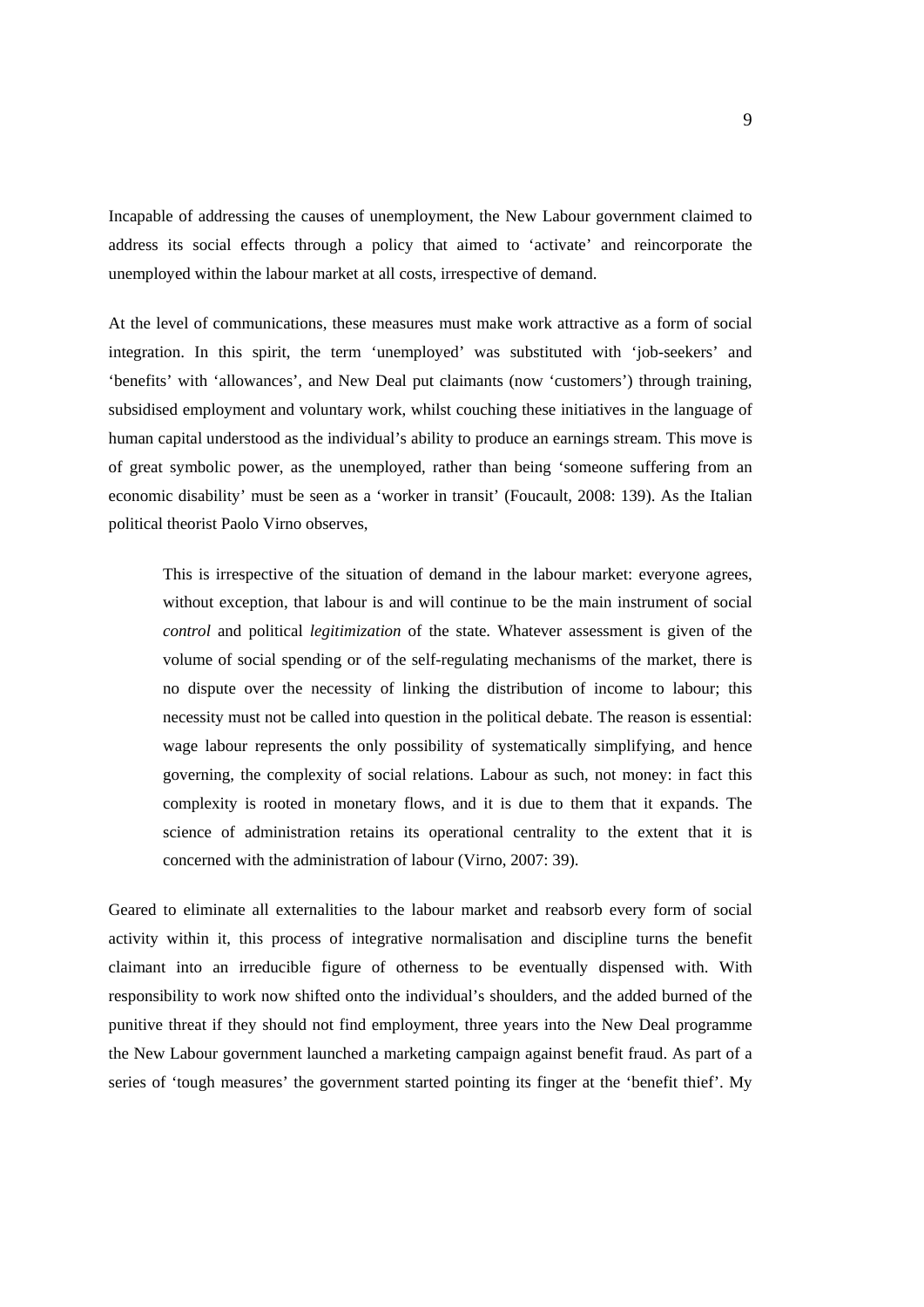claim is that the construction of the discourse on benefit fraud played a crucial role in the New Labour government's marketing of its role and legitimacy and I will examine how this was the case.

Subsequent to the 1998 Green Paper on social security, entitled 'Beating Fraud is Everyone's Business' (DSS 1998b), in 2000 the government launched a campaign called 'Targeting Benefit Fraud: Everyone's Business'. Government campaigning has grown to become a huge industry.<sup>7</sup>At the time, this was the most expensive campaign ever (Watt, 2001: 13). Whilst presenting it, Work and Pensions Secretary Andrew Smith announced: 'There can be no hiding place for cheats. We are now waging a more professional war on fraud and have more powers than ever to take action.' In its first phase, the campaign cost  $\pounds$  4.8 million and produced posters and television adverts.<sup>8</sup> In 2006-2008, the campaign 'No Ifs, No Buts' was launched. In 2008, it was renamed 'We're closing in' and adverts appeared on TV, radio, newspapers, ATM screens, online banners and posters. The campaign was exported to Spain, Costa del Sol and the Canary Islands, and whistleblowers' hotlines were opened there.

Between 2006 and 2009, the DWP spent £ 27.3 million on marketing for this campaign (Tinkler, 2010). In August 2010, *The Sun* launched its own dedicated phone line: 'Today we call on our army of readers to help us crack down on welfare crime once and for all and bring the cheats to justice', backed by new PM David Cameron, who is now also contracting credit reference agencies to 'go after' the fraudsters. The important role of the tabloid press and the government reciprocal endorsement significantly broadened the avenues of the campaign. Importantly, tabloids and government adopt the same heightened, rhetorical language for effect. To contextualise the campaign in the broader political discourse in the British press, we have run a purely quantitative analysis of the recurrence of the expression 'benefit fraud' in UK national newspapers.

-

 $<sup>7</sup>$  In 2010, government spending on advertising and marketing has risen by almost 40% from the previous year to</sup> £253m. BBC News. Sunday, 14 February 2010 [http://news.bbc.co.uk/1/hi/uk\_politics/8514798.stm] 8

 $8$  In the same year, £2.2m was spent on anti-smoking initiatives.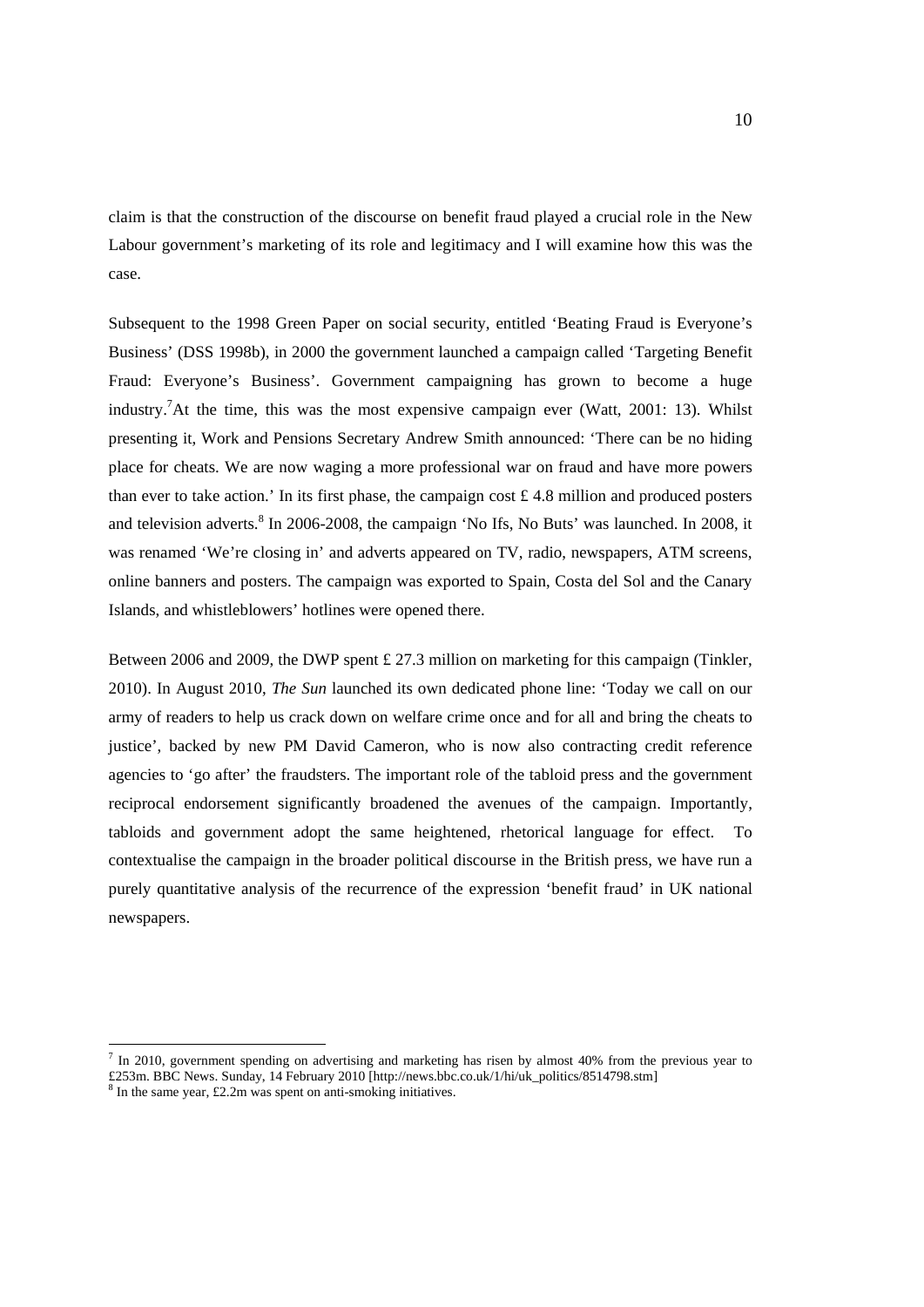

*Table 1. Recurrence of the expression 'benefit fraud' in UK national newspapers between 1992 and 2000* 

The results show that prior to the beginning of the campaign, between 1992 and 2000, *The Daily Mail* uses the expression 256 times, as compared to, for instance, 61 occurrences in *The Times,*  151 in *The Guardian* and 47 in *The Mirror*. Over half of these mentions (154) are made after the 1997 elections. Prior to 1997, the populist right wing tabloid tends use the expression in the context of talk against immigration or in favour of identity cards. After 1997, 'benefit fraud' becomes newsworthy in its own right and increasingly used to cause embarrassment to the government as a symbol its failure to control what had once been its constituency.

In the media discourse, tabloids have been acting as self-elected better 'spokespersons' for 'good, honest hard working people' and, whilst their influence on voters is often largely exaggerated (Sanders, 2003), one could hardly underestimate their influence on the government (Curran and Seaton, 1981). Faced with such embarrassing accusations, New Labour had to be seen to be doing something at all costs.

Governing a household, a family, does not essentially mean safeguarding the family property; what it concerns is the individuals who compose the family, their wealth and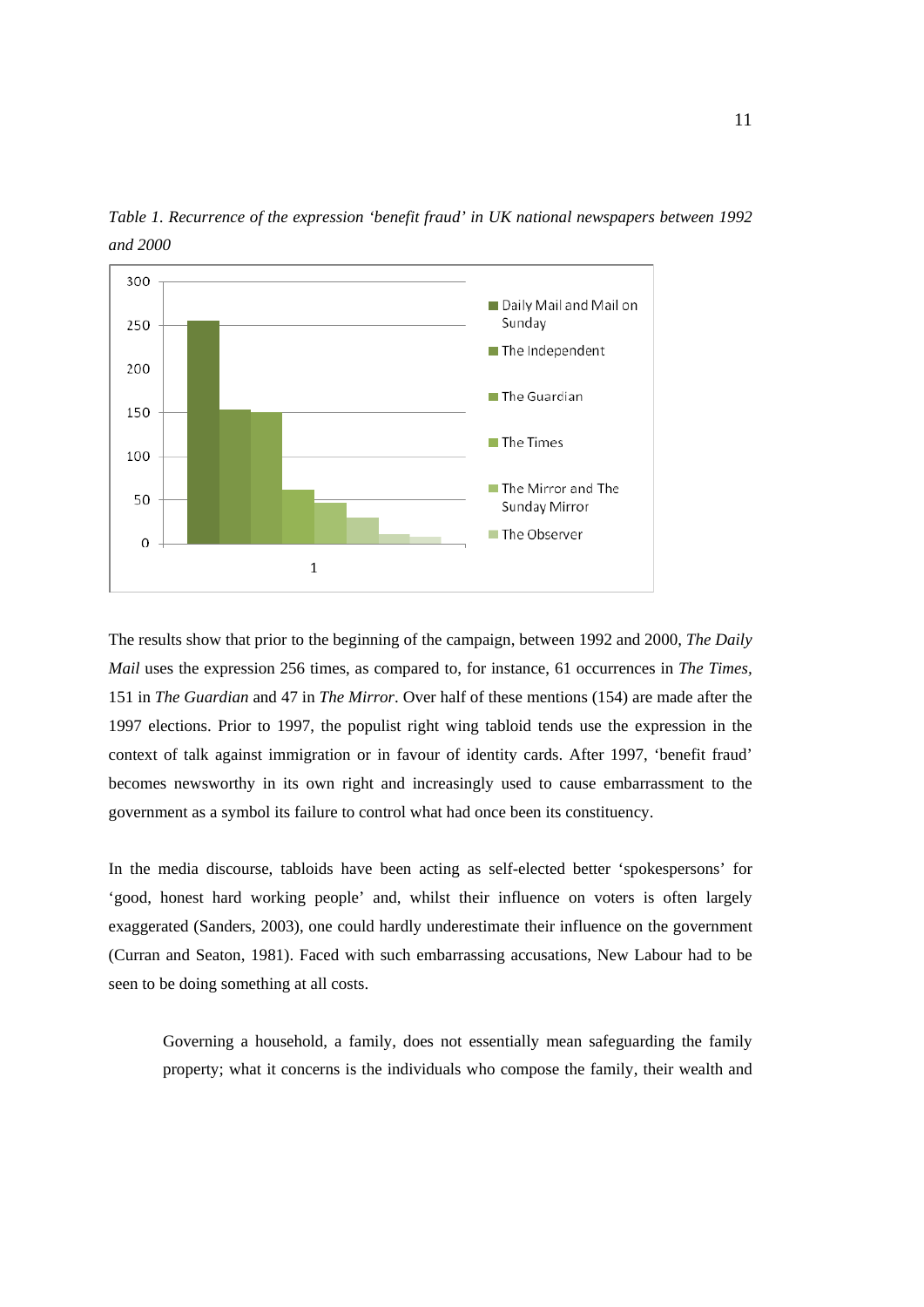prosperity. It means reckoning with all the possible alliances with other families; it is this general form of management that is characteristic of government' (Foucault, 2000: 209).

Governmentality concerns the household economics of the wealth of nations, and the household is increasingly reconfigured as an enterprise (Cooper and Mitropoulos, 2009). Amidst a considerable amount of media pressure, to legitimate itself and project its own role as the good keeper of the household, New Labour launched the marketing campaign to display its 'tough' line on fraud: it could not be seen to allow crime on its watch. The language of 'toughness' and 'zero tolerance' and the emphasis on social policing is seen to be particularly effective at times of crisis to legitimate the role of the state, and in this case it was also New Labour's concession to the right. Agitated by the tabloid discourse, the state needed to respond to its agenda to recapture a sense of purpose.

At the time of the Murray-led debate on the underclass in the mid-1990s (Murray et al., 1996), Labour were careful to avoid behaviourist explanations of its causes, and the stigma of a culture of poverty.<sup>9</sup> After some years in government, and having failed to make significant changes to its economic conditions, they were prepared to individuate the problem and morally stigmatise a particular group. The usefulness of the sociological category of the underclass was upset by its own complications, capturing as it did the public imagination before its sociological theorisation was formed.<sup>10</sup> One of its contradictions was its perceiving the poor as devoid of political subjectivity. The category of multitude, undergoing a recent resurrection in the hands of Italian *post-operaismo*, has a better explanatory power (Negri, 2003) because its political legacy

-

<sup>9</sup> Marx's definition of the *lumpenproletariat* was in fact that it was not the working class, but the dregs of all classes of society: 'The lumpenproletariat, this scum of depraved elements from all classes, vagabonds, discharged soldiers, discharged jailbirds, escaped galley slaves, rogues, mountebanks, lazzaroni, pickpockets, tricksters, gamblers, maquereaus, brothel-keepers, porters, casual labourers, organ-grinders, ragpickers, knife-grinders, tinkers, beggars in short, the whole indefinite, disintegrated mass, thrown hither and thither, which the French term *la bohéme*' (Marx,  $1981 \cdot 34$ 

<sup>&</sup>lt;sup>10</sup> As Jencks writes: 'Once the term entered the vernacular, however, journalists and policymakers inevitably began asking social scientists how large it was and why it was growing. Since neither journalists nor policy analysts had a clear idea what they meant by the underclass, social scientists had to make up their own definitions. We now have nearly a dozen of these definitions, each yielding a different picture of how big the underclass is and who its members are... It soon became clear, however, that those who talked about the underclass had something more in mind than just persistent poverty. The term underclass, with its echoes of the underworld, conjures up sin, or at least unorthodox behaviour. Low income may be a necessary condition for membership in such a class, but it is not sufficient' (in Murray et al. 1996: 11)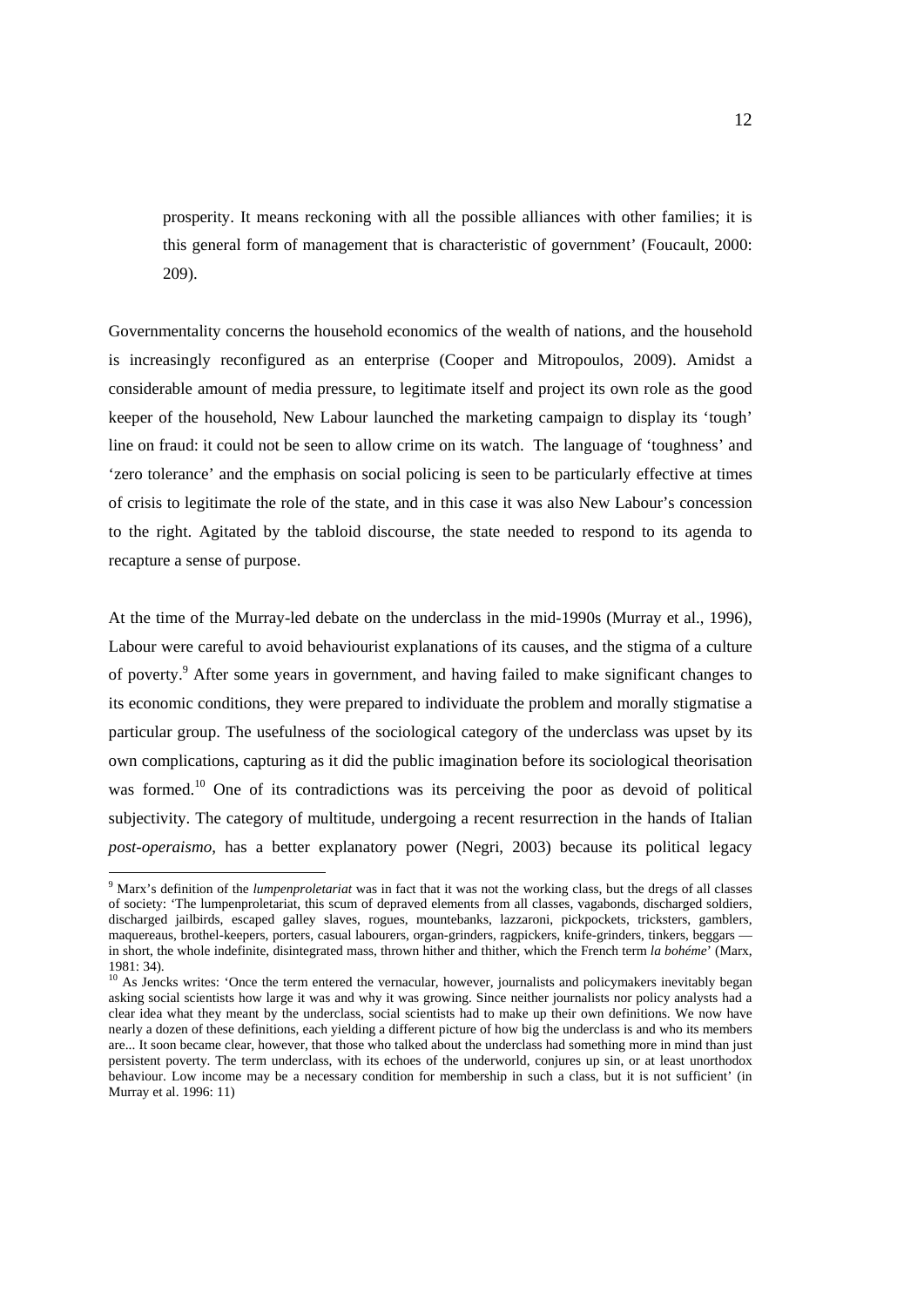encapsulates the crisis of sovereignty and the attempt to re-forge the public through fear of the state. The underclass has no political subjectivity. The multitude does.

### **Strategy and technique**

In 2000, Mr Darling, Secretary of State for Social Security, announced: 'our greatest *ally* in the *battle* against welfare cheats is the public'. The early adverts and posters of the campaign do not seem to interpellate offenders but their neighbours and peers. The objective appears to be the creation of an image of poor neighbourhoods being under surveillance. The campaign overtly incites and entices people to report potential suspects of benefit fraud. Through visuals, snapshot images and short stories, the adverts show situations of what appears to be benefit fraud, for instance, a woman ironing men's underwear suggests more than cohabitation of declared single housing benefit claimants, or a man taking cash in hand from another in a van suggests that he works whilst claiming. No information is provided by the voice over or text as to what benefit fraud actually consists of or the scale of it as a problem, in fact, presenting working and claiming as fraud when under many circumstances it is not, is factually misleading. Rather, the campaign creates a climate of suspicion and incites feelings of revenge in order to excavate a line in the social imaginary between tax-paying hard working people and people on benefits, coinciding with the age-old distinction between the deserving and the undeserving poor. The campaign foments a war amongst them and urges the former into action, to pick up the phone or fill in a report form. Expressions such as 'we're all in this together' and 'it's everyone's business' suggest that 'the government needs you' to tackle a societal problem (Connor, 2007). As Groves has noted:

In aligning the fraudster with the thief, burglar or robber, the government is seeking to elevate the fraudulent claimant to an object of, or indeed a target for, social contempt. The government 'know' that there is a common view that benefit fraud is a victimless crime since there has been important government-funded research which explored attitudes towards benefit fraud in the late 1990s (Rowlingson, et al., 1997). Again, this redefining of fraudulent action by the government has moral undertones (Groves, 2002: 134).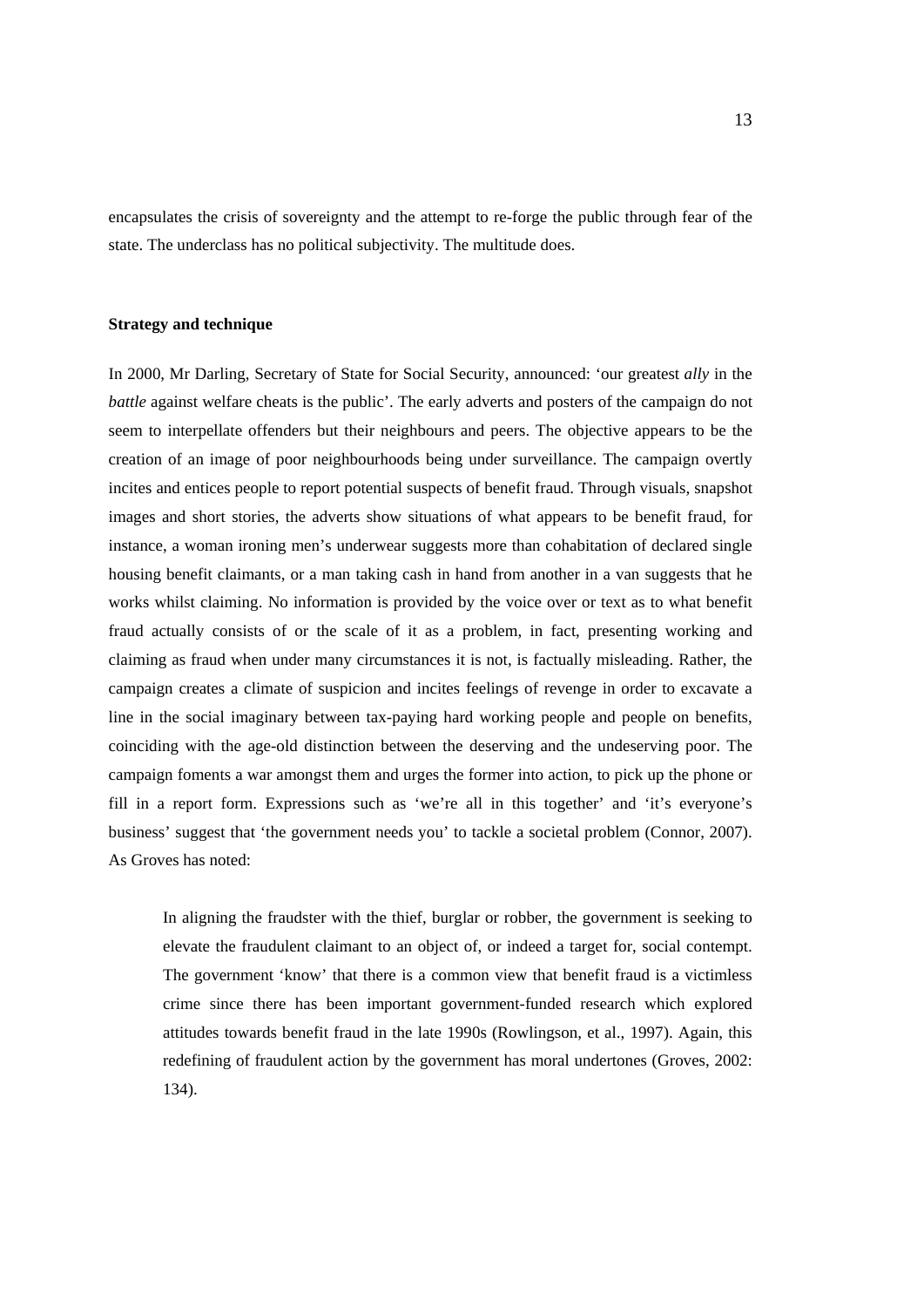The 'No Ifs, No Buts' campaign raised the toughness a notch to the level of criminalisation. The emphasis is on fraud as a legally prosecutable offense and the campaign concentrates on its punishment: 'No ifs, no buts, break the law and you face an interview under caution and even a criminal record', 'When we catch you, you can face a criminal record and even a prison sentence'. Images in the adverts include a man reading a car magazine in a prison cell, and a woman under interrogation stressfully struggling to find words. Though 'fraudsters' are consistently portrayed as 'well-off', either shopping or contemplating the purchase of luxury goods, rather than social contempt, in this phase the campaign aims to advertise punishment as a deterrent. This is done whilst highlighting the shock of the 'benefit thief', the anxiety at being caught, the stress of sitting at an interrogation table, agitation.

In the 'We're onto you' phase, the campaign adopts war metaphors worthy of psychological operations techniques and reaches its most threatening tones. The government is doing more than tackling a problem: it is waging a war on it. Having advertised the punishment for the crime, it must now make a show of its ability to catch the criminal. In the adverts, a deep and raucous male voice, like that used in blockbuster war film trailers, recites a series of frightening threats ('We are closing in', 'There is nowhere to escape') accompanied by the image of a moving circle of light, as a gun sight closing in on a red target. An advert is shot from a helicopter that hovers over neighbourhoods, casting the circle of a search light over dark streets at night, and magically entering a house from underneath the door: 'If you claim you're living alone and you're not, we can check your bills', or stalking the invisible criminals, night workers such as a pizza delivery man who looks 'suspicious': 'If we think you are committing benefit fraud, we can come out and pay you a visit'. The government has not lost its grip, quite the opposite: like a sniper, it sees and fires without being seen, it is everywhere.

### **Effectiveness**

-

Data on the effectiveness of the campaign is unavailable, not surprisingly. In 2006, the National Audit Office reports that 'the Department is currently spending £1.50 to identify £1 of overpayments'.<sup>11</sup>

<sup>&</sup>lt;sup>11</sup> 'The National Audit Office examined six of the most important counter-fraud activities to examine their cost effectiveness. In total, in 2006-07, we estimate these specific initiatives cost the Department £154 million to operate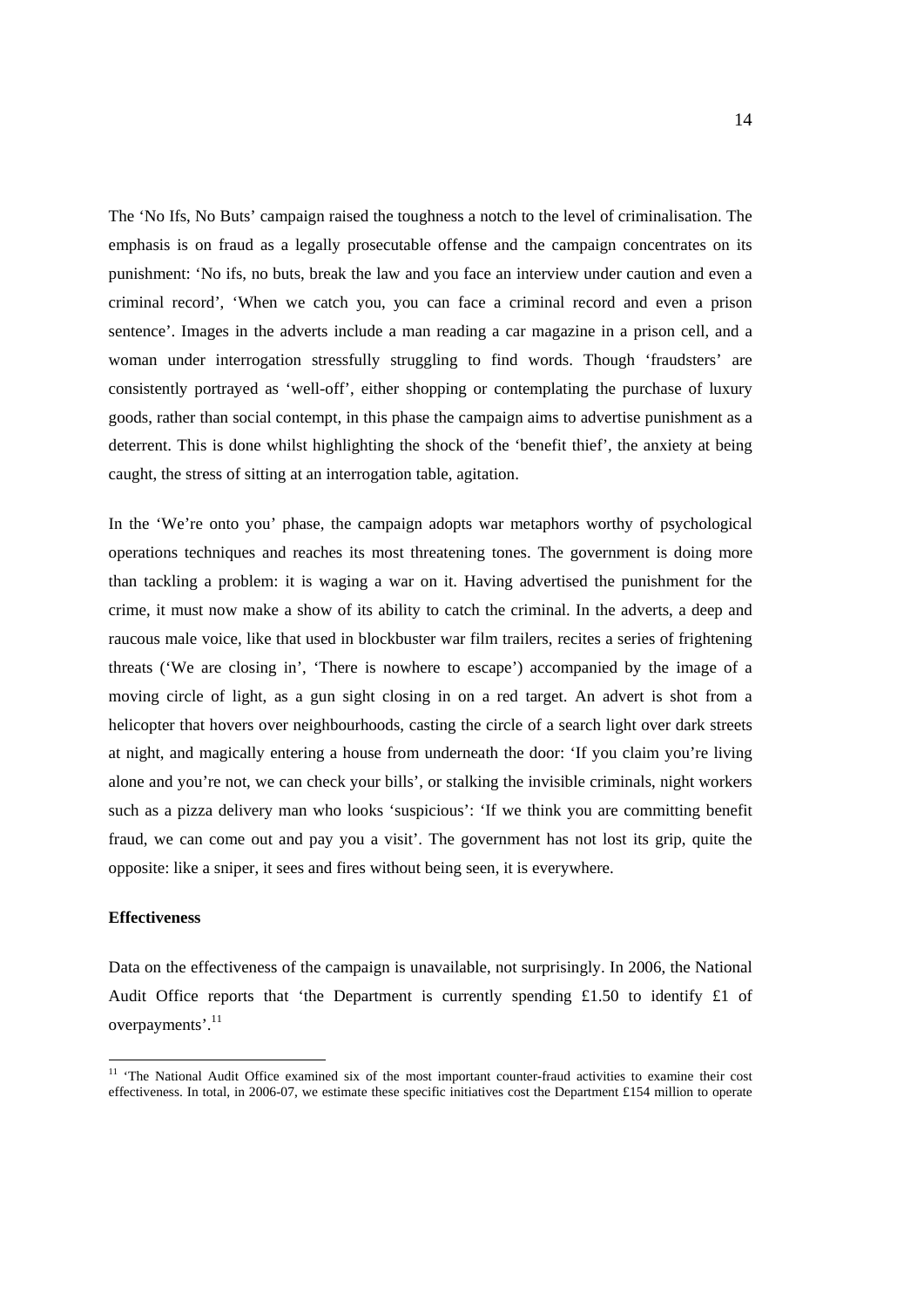The campaign does not even seem to act as a deterrent: the most recent data on general levels of benefit fraud from the DWP Resource Accounts show that it fluctuates consistently with rises and drops in welfare demand and thus reflects the state of the economy as a whole (DWP, 2010: 43) . This confirms that 'tackling benefit fraud' is not the strategic objective of the campaign. Why would the government spend so many resources on marketing a campaign of relatively little economic significance and even do so at a loss? As manifest in the chosen form of communication of the campaign and evidenced by the data from NAU, its aim is not to defend the public purse. It is to instil fear, suspicion, agitate, and, perhaps most importantly, to present the state as being in control and keeping its books in order. The marketing of state surveillance and its micromanagement of the population under the guise of fraud investigation is presented as a clamp down on an economic crime. However, the language of the economic here is the instrument for a discrete political intervention that by strictly economic standards of value for money alone is wasteful, disproportionate and possibly counter-productive.<sup>12</sup> In the next section of the paper, I aim to explore how this is the case and what lies behind the campaign.

## **Benefit fraud: facts**

Subsequent to the publication of a benefit officer's expose (Page, 1971) the government launched its first inquiry into benefit fraud in 1973. In 1980, it estimated that 2% of benefit spending was lost on fraud, and allocated a generous budget to investigating it. This figure is widely cited but also highly contested. When pressed to explain its origins in the House of Commons, Baron Prentice declared: 'There is no need to ring around department stores to know that they, and other large commercial organisations, assume a loss through fraud of 1 or 2% in their operations. Applying that to the DHSS, with its expenditure of £20 billion a year, leads to an estimated figure of £200 million' (HC, 1980). In any case, in 2009-10 around 2.1% of overall benefit expenditure of the Department for Work & Pensions was classified as fraud. This includes fraud, 'customer' error and official error (including underpayment). According to the

and identified an estimated £106 million of benefits which had been overpaid as a result of fraud.' [http://www.nao.org.uk/news/0708/0708102.aspx] 12 As Spickers (1999) argues, 'it seems clear from the examples given by the DSS that a claimant who does make an

open disclosure of changed circumstances is liable to be treated as suspect; it is hardly surprising if some people are guarded about what they say'.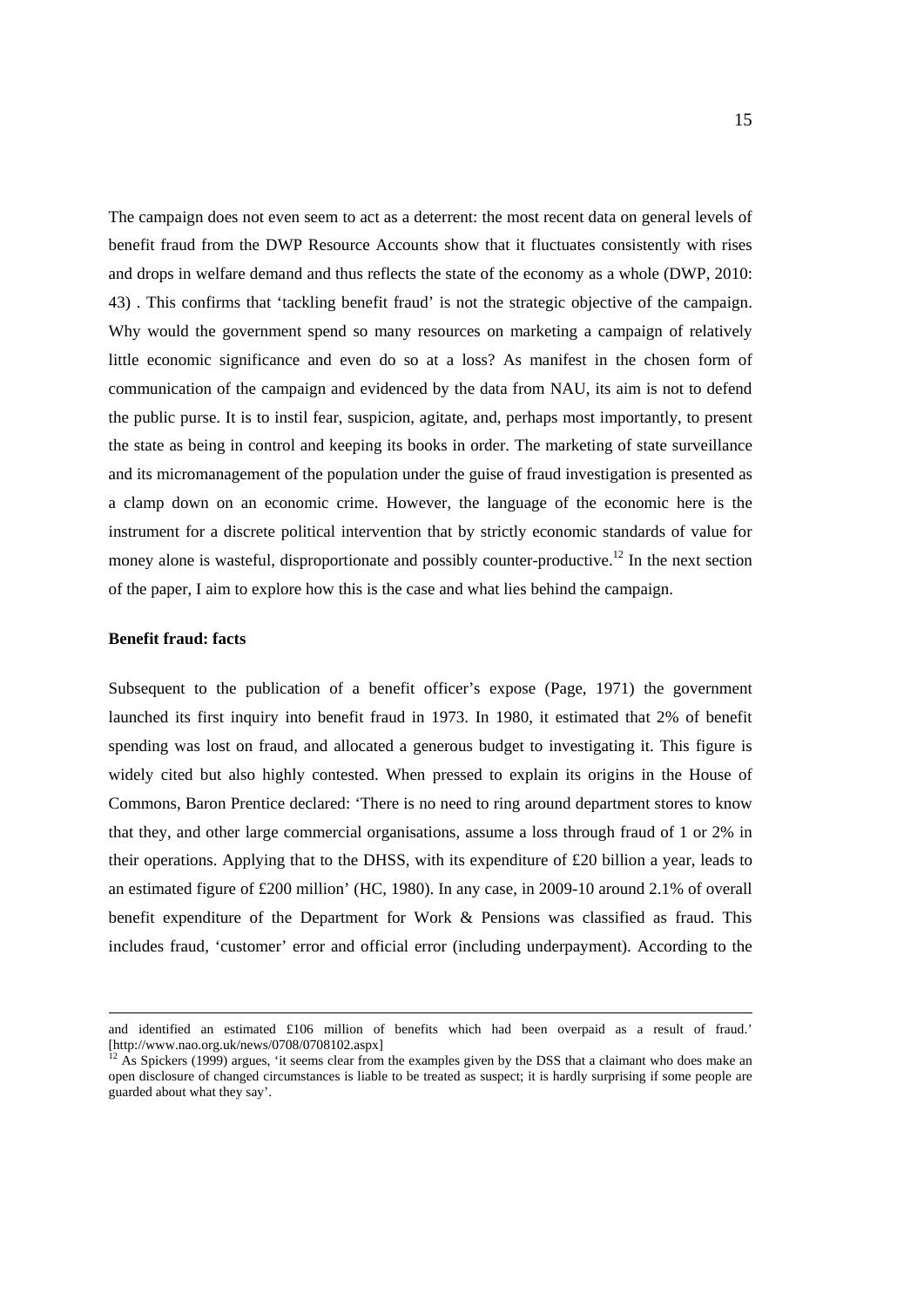breakdown,  $1.5\%$  is due to error and  $0.6\%$  is due to fraud.<sup>13</sup> Something odd immediately emerges from the statistics. Calculating fraud and error in the same figure is misleading. The complicated bureaucracy of the administration of benefits can give rise to errors, and advice on welfare rights is less and less unavailable.<sup>14</sup> Fraud is equated with confirmed overpayment, where errors of overpayment can easily occur irrespective of the claimant. In the 'levels of suspicion' scale that informs the estimated figures on fraud, a simple 'change of circumstances' declaration can prompt a fraud investigation.<sup>15</sup> Moreover, to tackle overpayment, local governments use debt recovery agencies. In recent years, debt recovery has become a lucrative business as a result of the promotion of a debt-fuelled consumption resulting from a prolonged period of wage stagnation, entangling welfare provision more closely with the debt economy.16

This highlights the extent of the government's resolve to implement a 'general regulation of society by the market' (Foucault, 2008: 145), rather than acting to address problems that the market actually creates. At stake is an economy of power and the management of the unemployed and benefit claimants, irrespective of its costs. The campaign aims to create a climate of fear and suspicion, and the sense that the government is in control. The issue is strictly political, that of addressing a legitimation crisis in the face of a section of society that

-

<sup>&</sup>lt;sup>13</sup> For a breakdown over the past nine years, see Tinkler, 2010. Also, the DWP states: 'In 2009-10, the proportion of total estimated overpayments due to fraud and error increased from 2% to 2.1% of benefit expenditure, compared to the previous set of estimates for 2008-09. [...] There has also been a substantial rise in total benefit expenditure from £135.9 billion in 2008-09 to a forecasted £148.0 billion in 2009-10, which is one reason why the estimates of fraud and error in money terms have increased. *These are the first results to fully reflect the impact of the economic downturn*' (DWP, 2010: 42). To put things in perspective, the tax gap, or evasion, in Britain is currently calculated at £ 120 billion. On the relation of benefit fraud to the tax gap, see the Public and Commercial Services Union campaign 'There is an alternative: The case against cuts in public spending'[http://www.pcs.org.uk/en/campaigns/campaign-<br>resources/there-is-an-alternative-the-case-against-cuts-in-public-spending.cfm]

<sup>&</sup>lt;sup>14</sup> While Citizens Advice Bureaus enquiries continue to rise (2010 saw an 18% increase on previous years), with benefits inquiries being the second largest service area after debt, the Comprehensive Spending Review has announced substantial cuts on Legal Aid Funds. See Legal aid cuts will exclude most vulnerable from access to justice, Citizens Advice Chief Executive warns' [http://www.citizensadvice.org.uk/press\_20101112] 15 In his analysis of the manipulation of statistics on the issue, Spickers has noted that 'it looks as if the Benefit

Agency has taken a bicycle pump to the figures, inflating them at every stage of the process – in the initial assumptions, the acceptance of suspicion as fact, the estimate of value, the inclusion of further material on 'low suspicion', the extension of assumptions to benefits which have not been investigated, and a liberal rounding up of all the totals' (Spickers, 1999: 5).

<sup>&</sup>lt;sup>16</sup> This has seen the proliferation of fake recovery agencies randomly issuing threatening letters to UK households, to the point that the Office of Fair Trading in 2003 has issued official guidance on how to deal with these 'unfair<br>business practices'. [The document is available online at business practices'. [The document is available online at http://www.oft.gov.uk/shared\_oft/business\_leaflets/consumer\_credit/oft664.pdf] Some of these agencies have gone as far as to set up fake 'information' blogs on benefit fraud. Arguably, the outsourcing of debt recovery is an expenditure that could be used instead to address the problem of solving the error that counts for two thirds of the issue misleadingly classified as 'fraud'.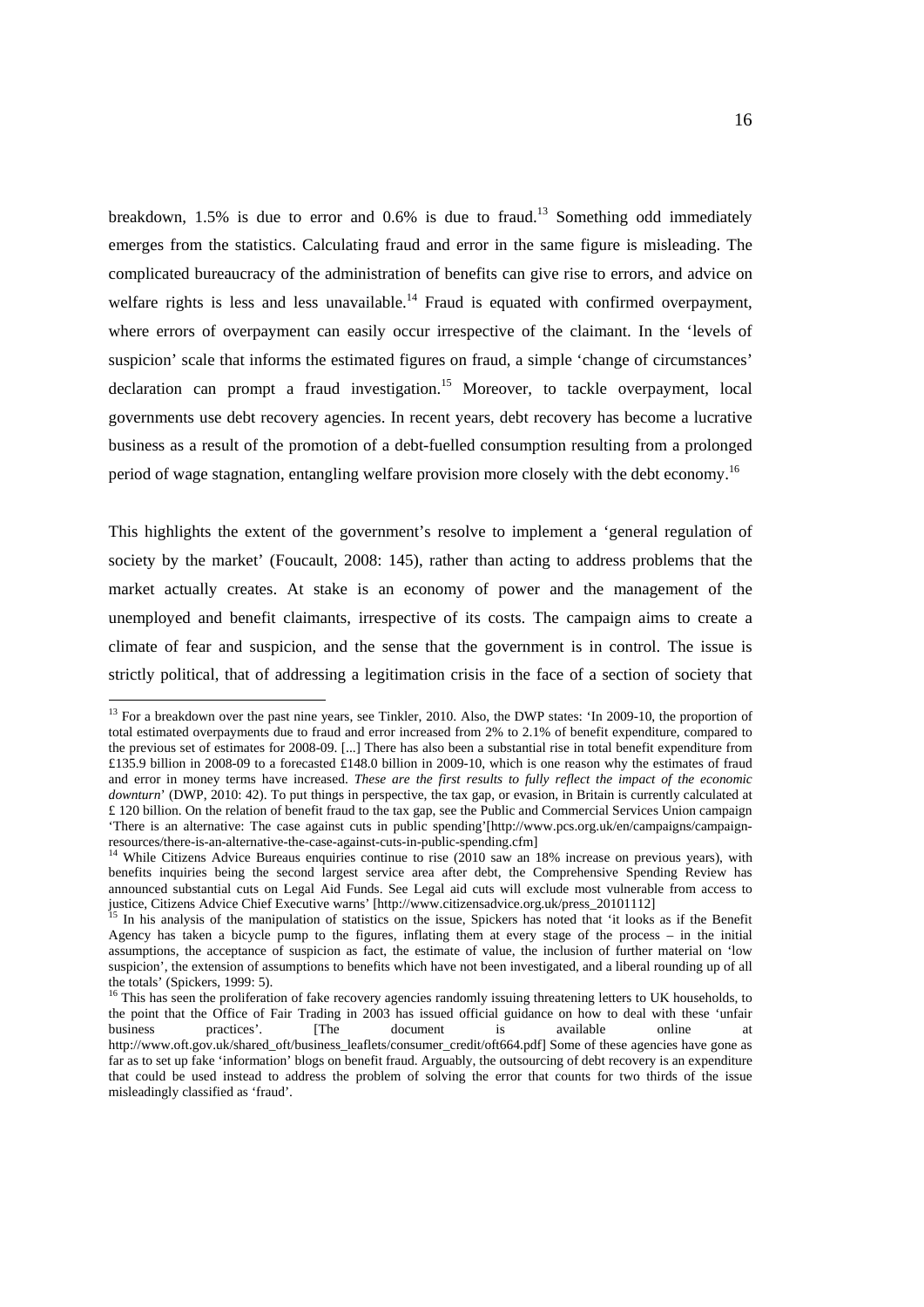keeps resisting recuperation into the skewed economies of the labour market where the latter, despite the largely recognised inadequacy of welfare provisions, <sup>17</sup> still makes wage labour a hard sale. Subsequent to the privatisation of utilities, which ironically were the very source of the 'windfall tax' used to fund welfare reforms, in 2008 energy bills have risen by 48% and continue to rise. VAT is increasing to 20%. The housing boom that benefited a limited section of the population with the capital at hand to invest in property has meant high rent prices for many who were not as resourceful. What the campaign hides is the level of economic hardship facing a growing underclass in Britain. Research shows that the poor would rather run the risk of being caught than go without (Greaves, 2002).

The campaign's fear mongering tactic is pure agitation. As we have seen, information, whether accurate or deliberately deceitful, is absent from the campaign. The government is not marketing a particular social policy. It is not engaged in propaganda or mass persuasion. There is no argument to be made. The government is making threats, aggrandising itself and its own resources, waging a war on crimes against welfare and by extension on welfare recipients as a whole: potential suspects. Through fear, agitation aims to discipline social relations into the workforce, irrespective of debates on economic costs or gains. These can no longer fill the void of political legitimacy. Lenin wrote that 'without a clear, well thought out ideological content, agitation degenerates into phrase mongering' (Lenin, 1974: 342). But in the context of governmentality, agitation is a biopolitical tool to kick the social body into shape. The phrases are commensurate, on message, and agitate the linguistic level, innervating it and shaping discourse by key words and spin. The case of this campaign is extreme, but it points to another side of agitation: agitation not only as the process of agitating, urging and stirring up, but also as a state of turmoil, uneasiness, anxiety and unrest. In a Stalinist drive, by campaigning agitation New Labour displays its own state of restlessness; it is forced to transfigure its incapacity to act into an aesthetics of the act itself, the doing something: watching, prosecuting. Agitation is its last resort.

1

<sup>&</sup>lt;sup>17</sup> The Joseph Rowntree foundation has published research advocating the rise of job seekers allowance to match minimum standards of living at least up to the government's declared income poverty line (Kenway 2009).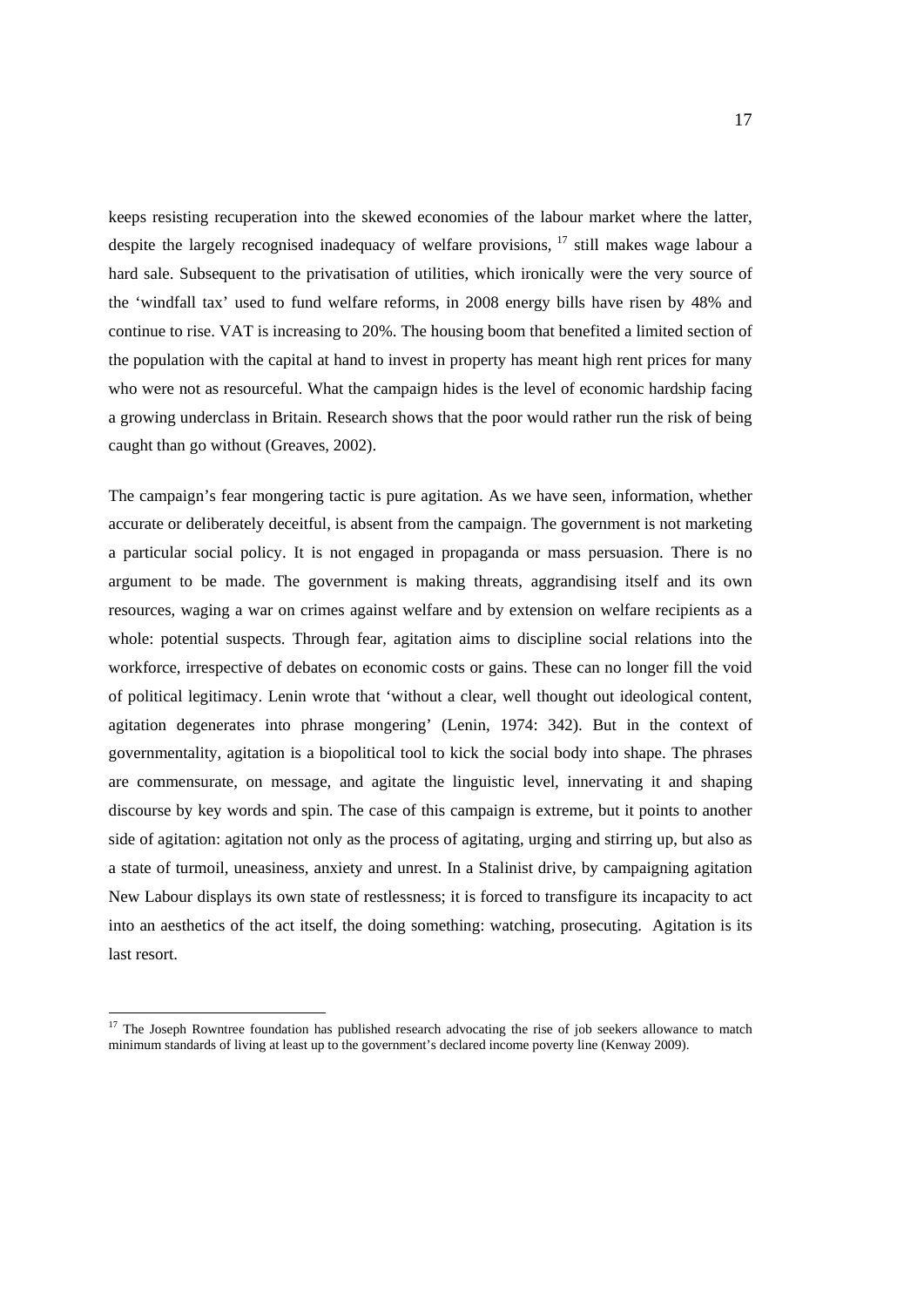Given the economic recession and rising unemployment, current austerity measures are already finding strong opposition. Draconian campaigns such as the one described are unlikely to have any more success than they have had so far. If anything, they will exacerbate the crisis of representation and increase levels of resistance and disobedience. During the recent expenses scandal, people produced adverts mimicking the language, visuals and symbols of the 'We're closing in' government campaign, this time, pointing to MPs as the real benefit fraudsters. But irrespective of the visibility and political articulation of multitudinal practices, the nonrepresentable, non public, and not necessarily legal form of association of non-aligned social singularities, they keep threatening the legitimacy of the state and resisting its techniques of governmentality (Bove and Empson, 2002). For this, what it displays is the government's fear of the multitude, the government's own agitation at the presence of an unmanageable and growing other. Murray warned: 'we don't know how to make up for the lack of a community that rewards responsibility and stigmatises irresponsibility. Let me emphasise the words: we *do not know how.* It's not money we lack, but the capability to social-engineer our way out of this situation' (Murray et al., 1996: 51). If you cannot change a situation, the next best thing is to make it look as if you are. The government's approach to welfare has increasingly this character but at every point it meets, in the form of the multitude, its projected other and its nemesis, resistant to social-engineering, unidentifiable, non-representable, swarming, unaccountable, criminal, non-committal, evasive, networked, and irreducible.

London, November 2010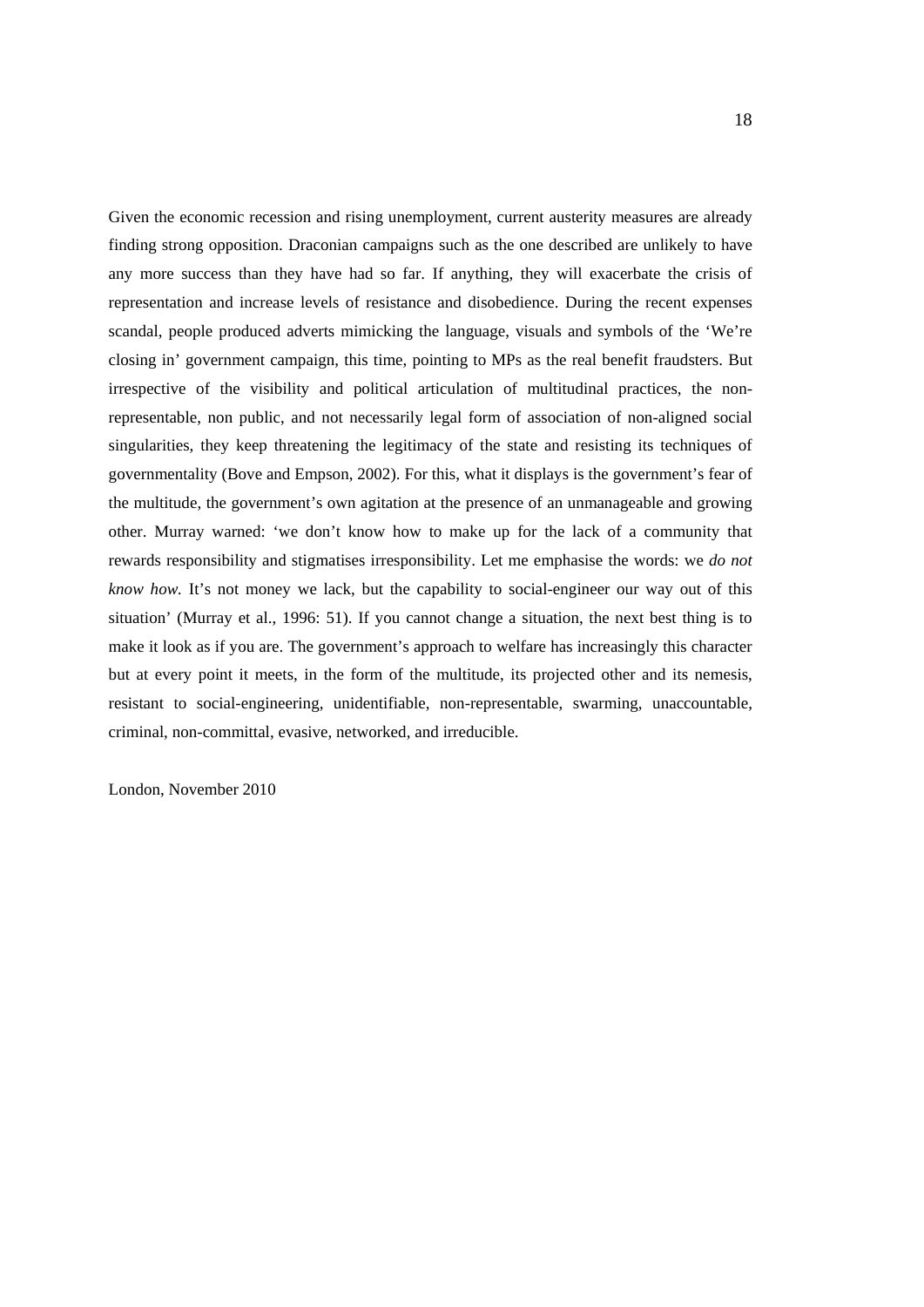#### **References**

Alcock, Pete, Christina Beatty, Stephen Fothergill, Rob Macmillan and Sue Yeandle. (2003). *Work to Welfare. How Men became detached from the Labour Market.* Cambridge: Cambridge University Press.

Andreasen A. (1994). Social Marketing: Its Definition and Domain. *Journal of Public Policy & Marketing* 13(1):108-1.

Blair, A. (1999). 'Beveridge revisited' in Walker, R. (ed.) *Ending child poverty*. Bristol: Policy Press*.* 

Bove, A. and E. Empson. (2002). The Dark Side of the Multitude. *Makeworlds.* 2.

Carey, Alex. (1995). *Taking the Risk out of Democracy. Corporate Propaganda versus Freedom and Liberty.* Chicago: University of Illinois Press.

Cho, Adrian. (2010). Economics Nobel. Three laureates explained why unemployment is inevitable. *Science*. 330(6002):303

Chomsky, Noam and Chris Herman. (1988). *Manufacturing consent. The Political Economy of the Mass Media.* London: The Bodley Head.

Connor, Stuart. (2007). We're onto you: a critical examination of the Department for Work and Pensions 'Targeting Benefit Fraud' campaign. *Critical Social Policy* 27(2): 231-252.

Cooper, Melinda and Angela Mitropoulos. (2009). The Household Frontier. *Ephemera. Theory and Politics in Organization* 9(4): 363-368.

Who benefits from the benefit system? CorporateWatch Newsletter 45-46: Winter 2009/2010.

Currant, James and Jean Seaton. (1981). *Power without Responsibility*. London: Fontana Press.

Deacon, David and Peter Golding. (1994). *Taxation without Representation*. John Libbey.

Department of Work and Pensions. Resource Accounts 2009-10, London: The Stationery Office [http://www.dwp.gov.uk/docs/resource-acs-2009-10.pdf]

Department of Social Security (1998b) Beating fraud is everyone's business: securing the future, Cm 4012, London: The Stationery Office.

Driver, Steven and Luke Martell. (2005). *New Labour*. Cambridge: Polity Press.

Fiske, John. (1987). *Understanding Popular Culture*. London: Unwin Hyman.

Franklin, Bob. (2004) *Packaging Politics. Political Communications in Britain's Media Democracy.* London: Edward Arnold.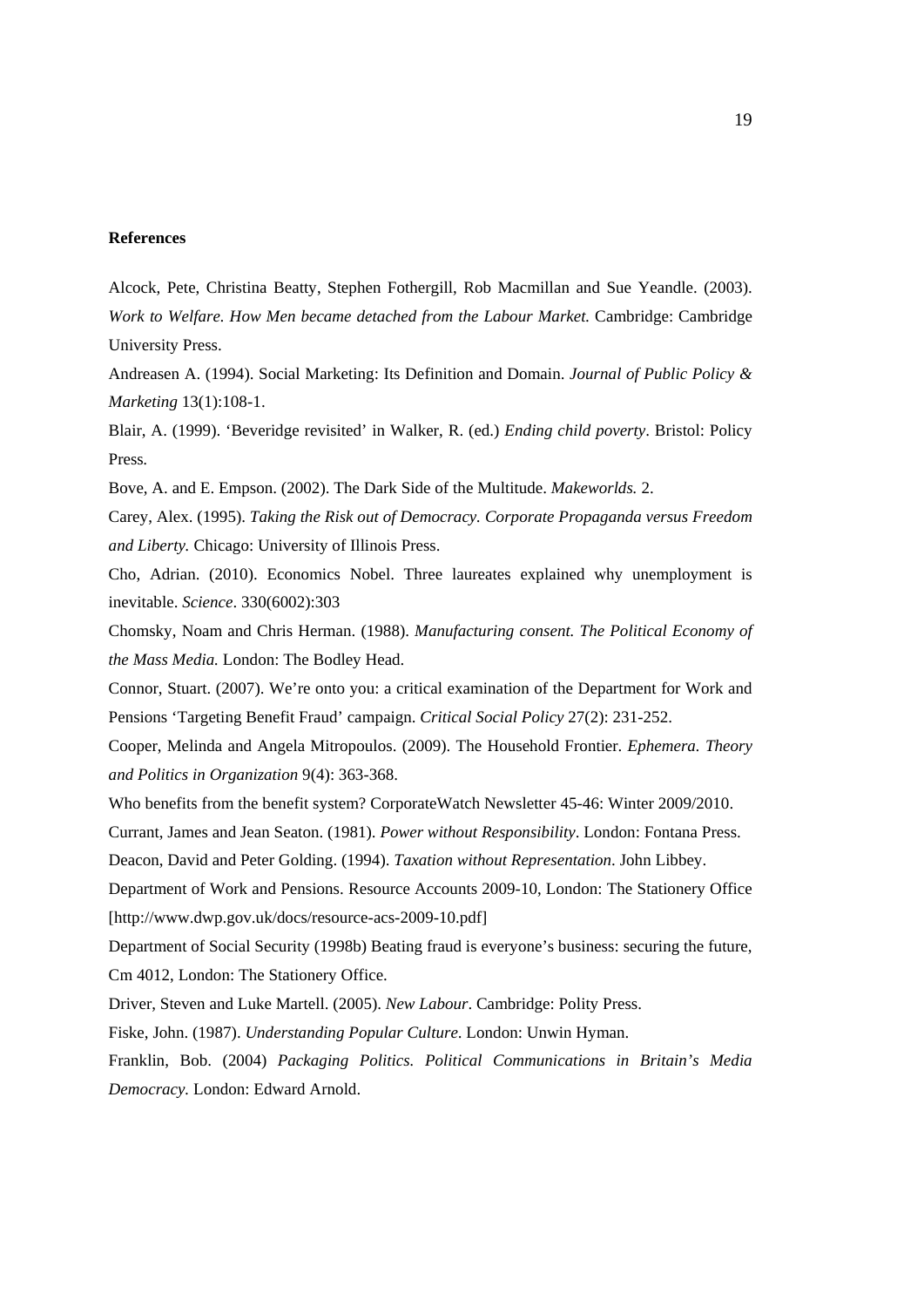Foucault, Michel. (2000). *Essential Writings. Power.* London: Penguin.

Foucault, Michel. (2007 [1978]). *Security, Territory, Population.* Basingstoke: Palgrave Macmillan.

Habermas, Jürgen. (1989 [1962]). *The Structural Transformations of the Public Sphere*. Cambridge MA: MIT Press.

Higginson, J. (2009) Cure Yob Culture and bring back National Service. *Metro* November 9, 2009 [http://www.metro.co.uk/news/764942-cure-yob-culture-and-bring-back-nationalservice#ixzz16mtEm1q3]

Kenway, P. (2009). Should adult benefit for unemployment now be raised? *Joseph Rowntree Foundation.* [http://www.jrf.org.uk/sites/files/jrf/benefits-unemployment-poverty.pdf]

Khan, Usman (ed.) (1999). *Participation beyond the Ballot Box. European Case Studies in State-Citizen Political Dialogue.* London: UCL Press.

Keynes, John Maynard (1936). *The General Theory of Employment, Interest and Money.*  Basingstoke: Palgrave Macmillan.

Lenin, Vladimir Ilich. (1973 [1902]). *What is to be done? Burning questions of our movement.*  Peking: Foreign Language Press.

Lenin, Vladimir Ilich. (1974). *Collected Works. Volume 34.* Moscow: Progress Publishers**.**

L'Etang, Jacquie. (1998). State Propaganda and Bureaucratic Intelligence: the Creation of Public

Relations in 20th Century Britain. *Public Relations Review* 24 (4): 413-441.

Lyotard, Francois. (2004 [1973]). *Libidinal Economy*. London: Continuum.

Marazzi, Christian. (2008). *Capital and Language. From the new economy to the war economy*. New York: Semiotext(e).

Marx, Karl and Fredrick Engels. (1981). *Collected Works. Volume 17*. Moscow: Progress Publishers.

Mosco, Vincent. (1996). *The Political Economy of Communication*. London: Sage.

Murray, Charles et al. (1996). *Charles Murray and the Underclass: The Developing Debate.*  The IEA Health and Welfare Unit Choice in Welfare No.33. London. [http://www.civitas.org.uk/pdf/cw33.pdf]

National Audit Office [http://www.nao.org.uk]

NAO Press Release May 1<sup>st</sup>, 2009 [http://www.nao.org.uk/whats\_new/0809/0809294.aspx].